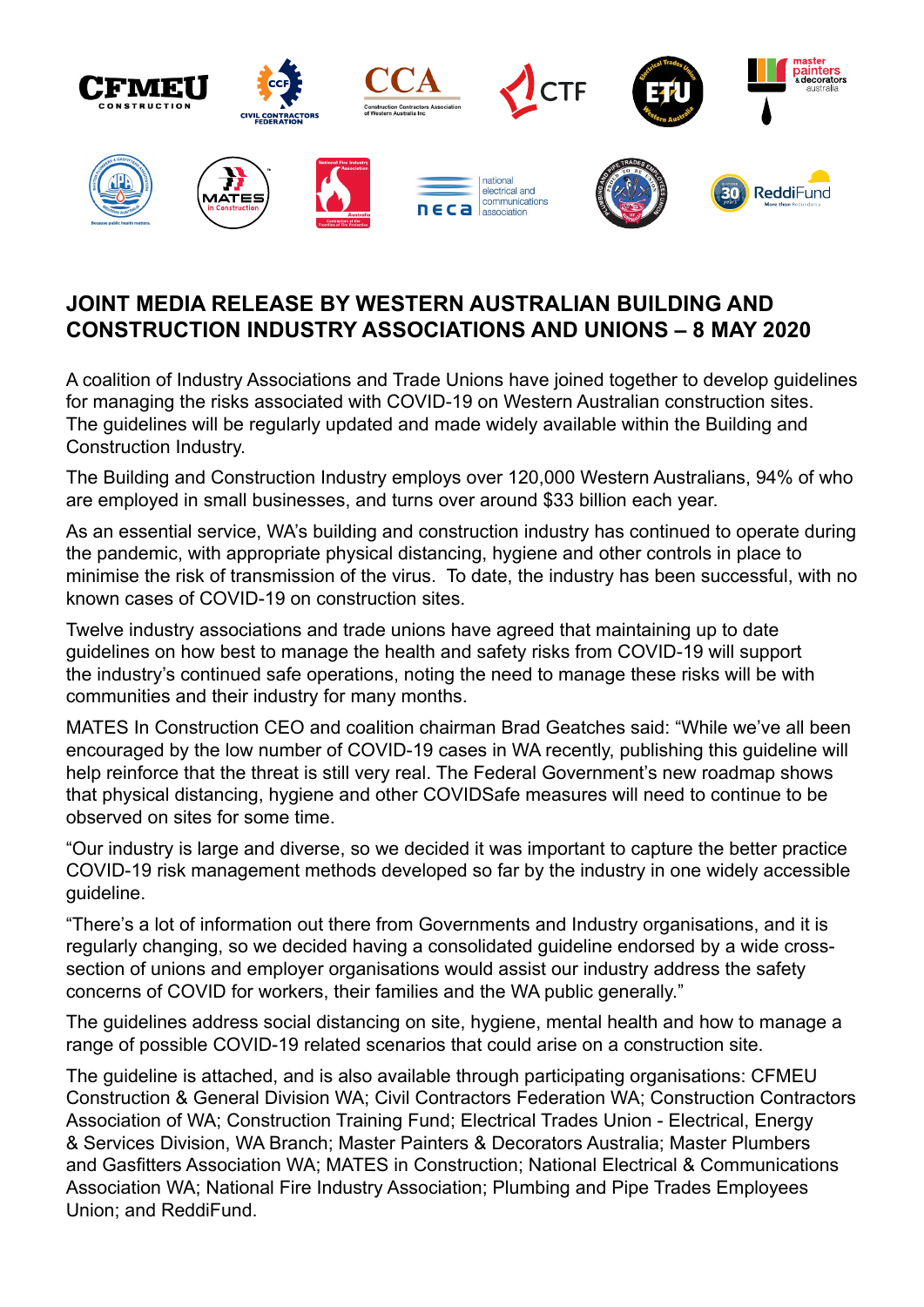**COVID-19 (coronavirus) health, safety and wellbeing guideline for the Western Australian building and construction industry**























potional electrical and communications  $C<sub>2</sub>$ association



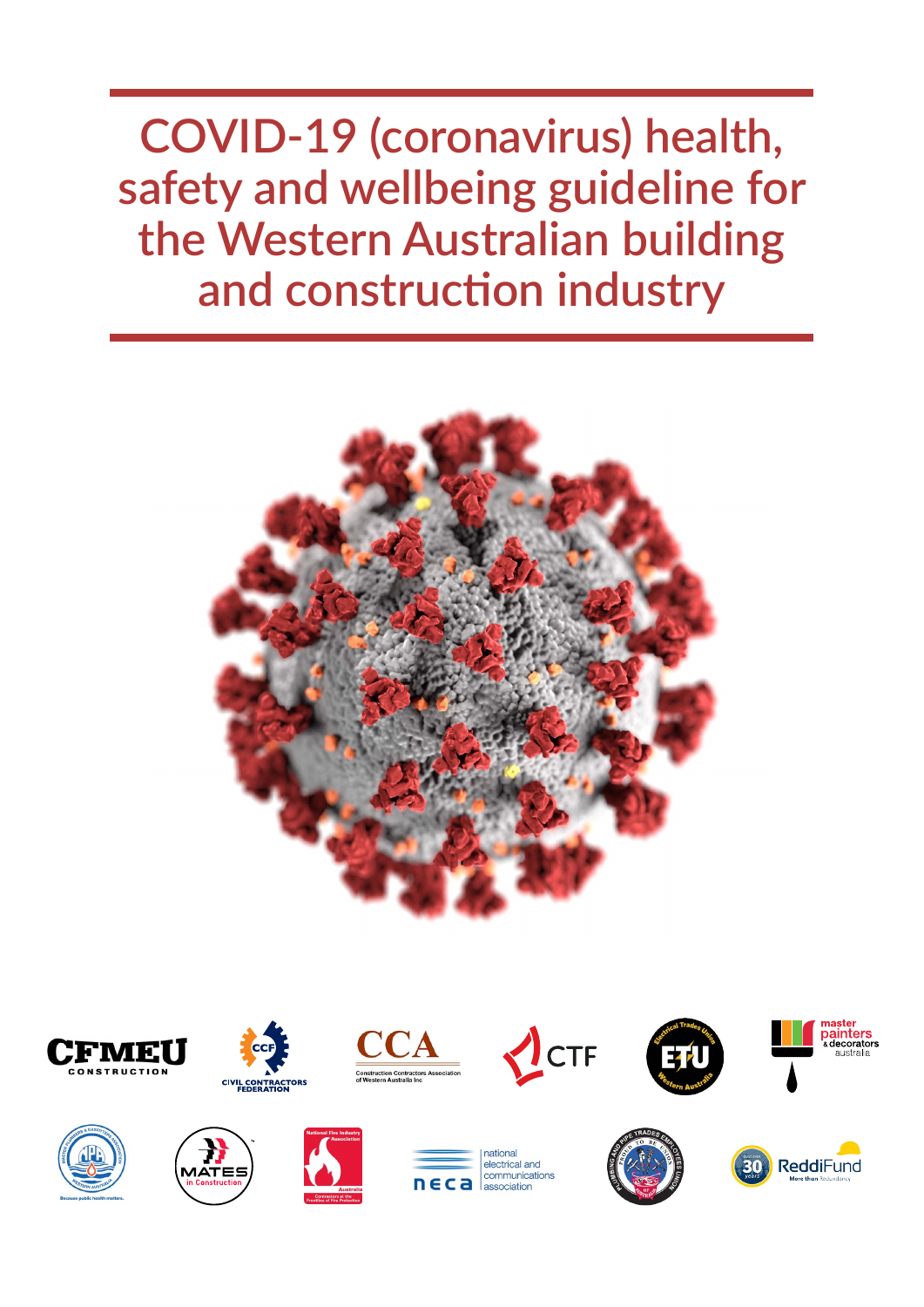COVID-19 (coronavirus) health, safety and wellbeing guideline for the Western Australian building and construction industry

# **Contents**

|                                                                        | 3  |
|------------------------------------------------------------------------|----|
|                                                                        |    |
|                                                                        | 4  |
|                                                                        | 5  |
|                                                                        |    |
|                                                                        |    |
|                                                                        | 7  |
|                                                                        | 7  |
|                                                                        | 7  |
|                                                                        |    |
|                                                                        | 8  |
|                                                                        | 9  |
|                                                                        | 9  |
|                                                                        | 9  |
|                                                                        | 9  |
|                                                                        | 10 |
|                                                                        | 10 |
|                                                                        | 10 |
|                                                                        | 10 |
|                                                                        | 11 |
|                                                                        | 11 |
| A worker identified as having had close contact with someone diagnosed | 13 |
| A worker identified as being in casual contact with someone diagnosed  |    |
|                                                                        | 14 |
|                                                                        | 14 |
|                                                                        | 15 |
|                                                                        | 16 |
| Appendix 1 - Flow Chart - Additional Guidance - Personnel Hoists       | 17 |
| Appendix 2 – Flow Chart - Employee Screening & Self-isolation          | 18 |
| Appendix 3 - Flow Chart - Worker Experiencing Some COVID-19            | 19 |
| Appendix 4 - Flow Chart - Worker has had Close Contact with Someone    | 20 |
| Appendix 5 - Flow Chart - Worker has had Casual Contact with Someone   | 21 |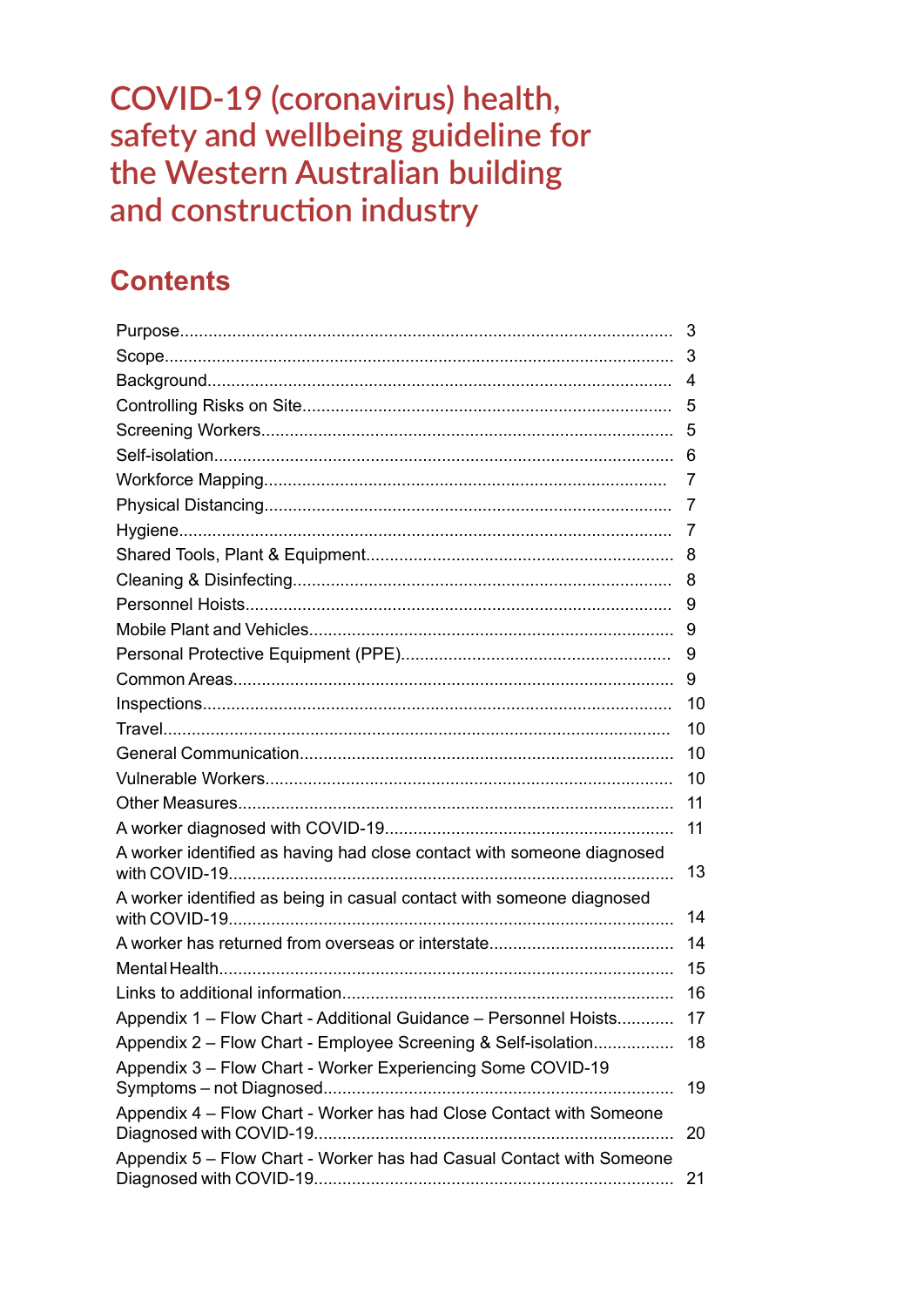# **Purpose**

The purpose of this Guideline is to provide a consolidated up-to-date source of reliable information for all members of the Industry to assist them to effectively manage the health, safety and wellbeing impacts of COVID-19.

# **Scope**

This Guideline should inform activities of all people and organisations who have a role in the safe and reliable operation of the Construction Industry. It is relevant to all sectors of the Industry including, commercial and residential building, civil construction, and construction on resource sector sites.

The Guideline is designed to be an additional source; it is not intended to replace information provided by individual Industry organisations or companies.

The Guideline is relevant to all personnel attending on a building site or project, including management, staff, employees, contractors and service providers, as applicable.

The Guideline seeks to be consistent with other information made available by each of the organisations that have endorsed the Guideline. If there are any inconsistencies between this Guideline and other information provided by an industry organisation or Government, clarification should be sought from the relevant industry organisation. For this purpose, and for all enquiries regarding this Guideline, the following contacts should be used:

| <b>Organisation</b>                                                                      | <b>Name</b>                                  | <b>Phone</b>     | <b>Email</b>                  |
|------------------------------------------------------------------------------------------|----------------------------------------------|------------------|-------------------------------|
| <b>CFMEU Construction &amp; General</b><br>Division WA                                   | Bob Benkesser,<br>OS&H Officer               | (08) 9228 6900   | bbenkesser@cfmeuwa.com        |
| <b>Civil Contractors Federation WA</b>                                                   | Andy Graham, CEO                             | (08) 9414 1486   | agraham@ccfwa.com.au          |
| <b>Construction Contractors</b><br>Association                                           | Peter Moore, CEO                             | 0419 800 733     | ccawestaust@gmail.com         |
| <b>Construction Training Fund</b>                                                        | Eamon Moore, A/<br><b>Executive Director</b> | (08) 9244 0100   | EMoore@ctf.wa.gov.au          |
| <b>Electrical Trades Union -</b><br>Electrical, Energy & Services<br>Division, WA Branch | Peter Carter, State<br>Secretary             | 0403 601 991     | peter@etuwa.com.au            |
| Master Painters & Decorators<br>Australia                                                | Amanda Dawes, CEO                            | (08) 9471 6673   | amandad@masterpainters.asn.au |
| <b>Master Plumbers and Gasfitters</b><br><b>Association WA</b>                           | Murray Thomas, CEO                           | (08) 9471 6617   | murrayt@mpawa.asn.au          |
| <b>MATES</b> in Construction                                                             | Brad Geatches, CEO                           | (08) 9463 6664   | bgeatches@micwa.org.au        |
| <b>National Electrical &amp;</b><br><b>Communications Association WA</b>                 | Carl Copeland,<br><b>Chapter Secretary</b>   | $(08)$ 6241 6100 | Carl.Copeland@necawa.asn.au   |
| National Fire Industry<br>Association                                                    | <b>Glen Chatterton</b>                       | (07) 3882 2273   | gchatterton@nfia.com.au       |
| Plumbing and Pipe Trades<br><b>Employees Union</b>                                       | <b>Brian Bintley, State</b><br>Secretary     | 0477 551 505     | b.bintley@ppteu.asn.au        |
| ReddiFund                                                                                | Kieron Gubbins, CEO                          | 0439 285 833     | kgubbins@reddifund.com.au     |

The Guideline will be regularly updated to reflect changes resulting from Government announcements, directions of the Western Australia Chief Health Officer and best practices.

The up-to-date Guideline is available at the websites of each of the above organisations.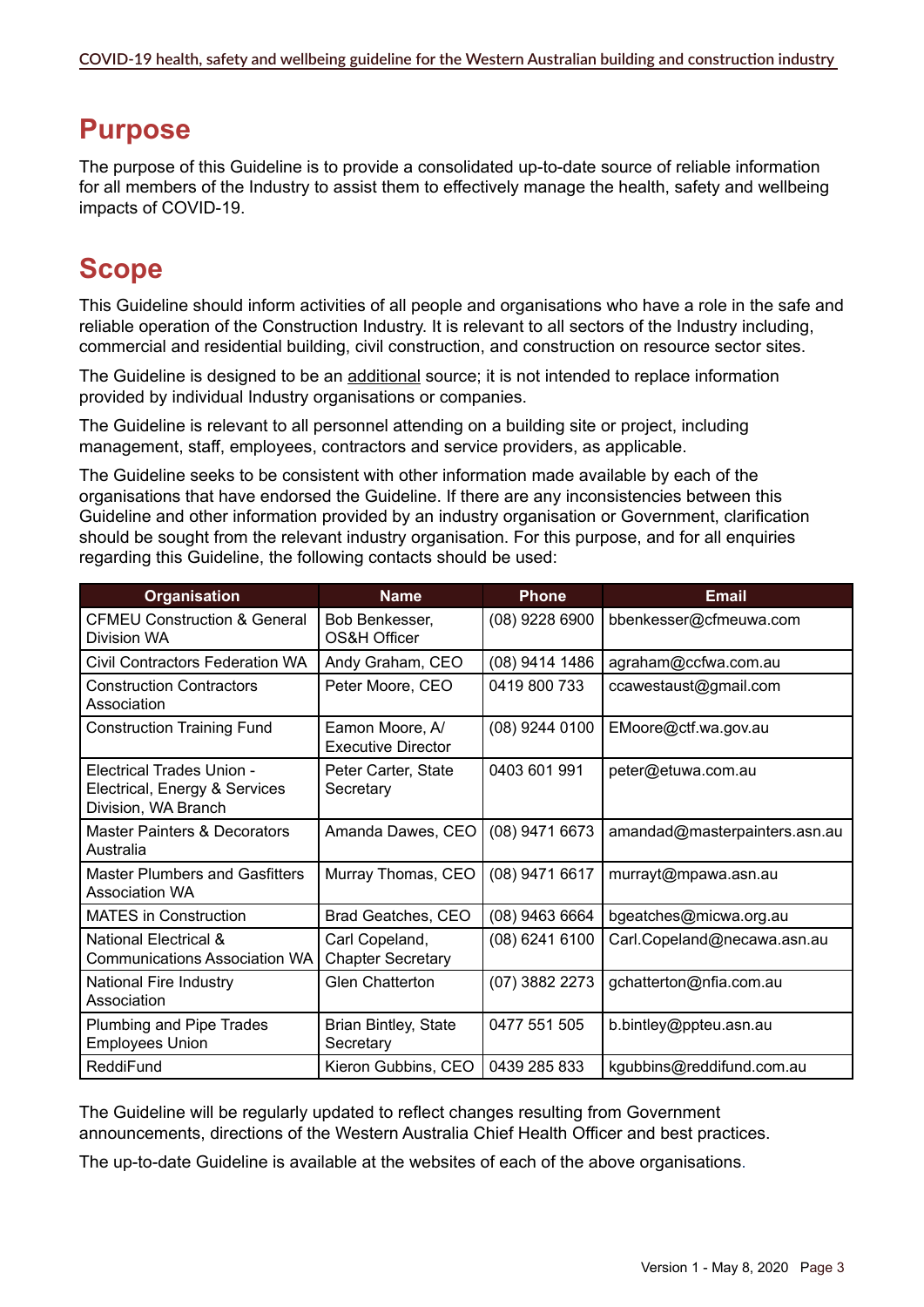# **Background**

Coronaviruses are a large family of viruses that cause respiratory infections. These can range from the common cold to more serious diseases. Coronavirus (COVID-19) is a disease caused by a new form of coronavirus. It was first reported in December 2019 in Wuhan City in China. Other coronaviruses include Middle East Respiratory Syndrome (MERS) and Severe Acute Respiratory Syndrome (SARS).

### **How does COVID-19 spread?**

Health authorities around the world believe COVID-19 is spread from close contact with an infected person, mostly through face-to-face contact or between members of the same household. COVID-19 is spread by people with symptoms when they cough or sneeze. People may also pick up COVID-19 from surfaces contaminated by a person with the infection.

### **Does COVID-19 survive on surfaces?**

Studies suggest that COVID-19 may persist on surface for a few hours or up to several days. This may vary under different conditions such as the type of surface, temperature or humidity of the environment.

# **What are the symptoms?**

A coronavirus infection can cause mild to severe respiratory illness. The most common COVID-19 symptoms reported are:

- fever
- breathing difficulties and breathlessness
- cough
- sore throat
- fatique or tiredness.

COVID-19 is most likely to spread from person-to-person through:

- Close contact with an infected person.
- Touching objects or surfaces (such as door handles, tables and mobile phones) contaminated by a person with the infection.

# **Close Contact**

Close contact means having face-to-face contact for more than 15 minutes with someone who has a confirmed case of COVID-19, or alternatively sharing a closed space with them for more than two hours.

Close contact can happen in many ways, but examples include:

- living in the same household or household-like setting (e.g. a boarding school or hostel)
- direct contact with the body fluids or laboratory specimens of a confirmed case
- being in the same room or office for two hours or more
- face-to-face contact for more than 15 minutes, such as in a car or a lift or sitting next to them on public transport.

#### **State of Emergency**

The Western Australian Government has declared a State of Emergency to manage COVID-19. This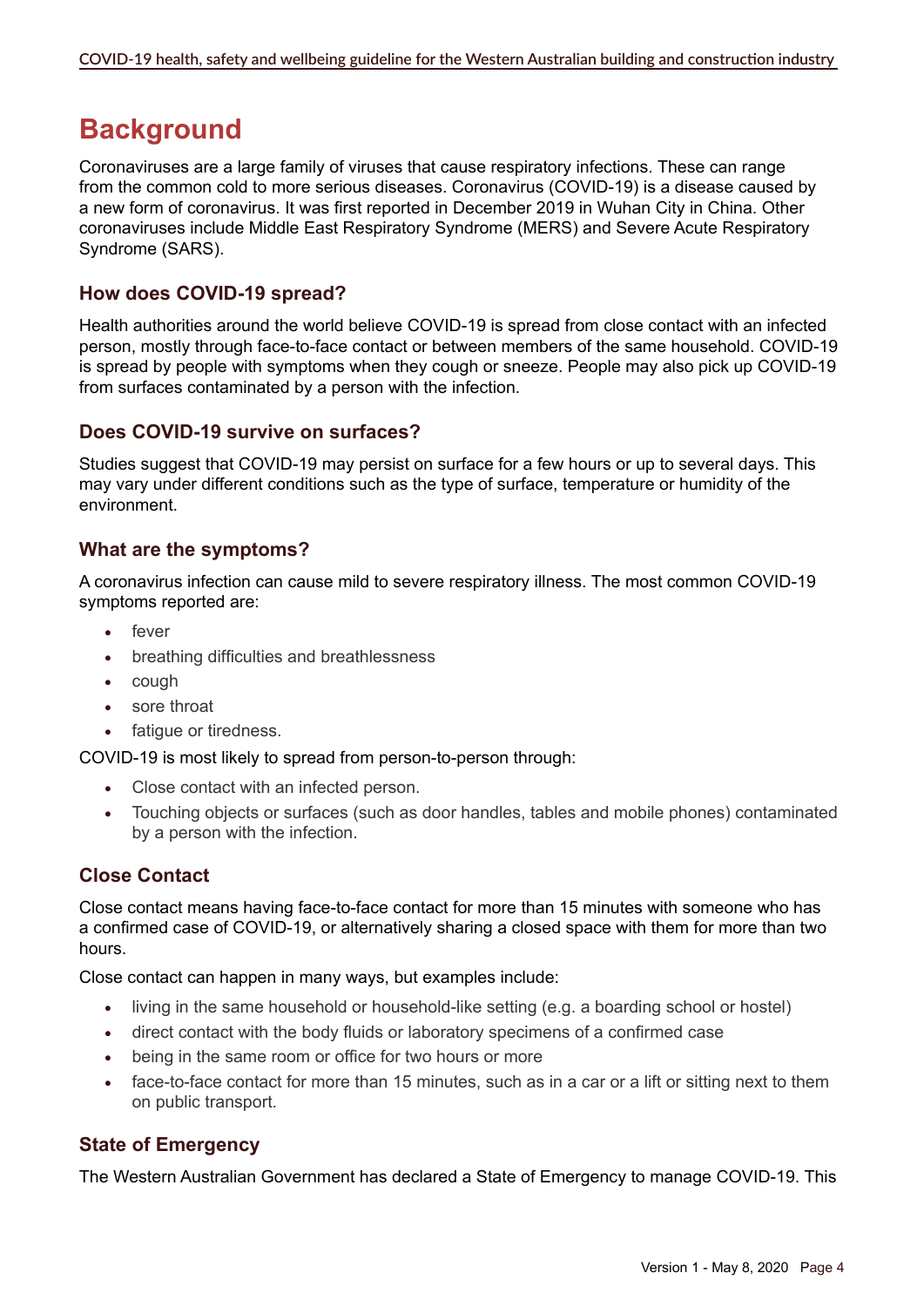provides the Chief Health Officer with additional powers to issue directions to help contain the spread of COVID-19 and keep WA safe.

The WA Government has worked effectively with representatives of the Building and Construction Industry ("the Industry") to manage the impacts of COVID-19 on construction employee wellbeing and on the operations of the industry.

This Guideline has been informed by information provided by WA Government authorities including WorkSafe and the WA Department of Health, and also by information prepared by the organisations that have endorsed them. They seek to guide employers and workers through the various health, safety and wellbeing workplace issues they may encounter arising from COVID-19.

# **COVIDSafe APP**

The Federal Government has developed an app to assist to control the spread of the virus by supporting efficient and effective contact tracing. The Government advises that the APP is key to gradual relaxation of limitations on society.

Workers should be encouraged to download and install the COVIDSafe app. The app helps state and territory health officials to quickly contact people who may have been exposed to COVID-19.

# **Controlling Risks on Site**

A risk assessment regarding the risk of COVID-19 to that workplace should be undertaken involving Health and Safety Representatives (HSRs). This is to identify areas and individuals which may be of greater risk. Strategies and controls should be implemented at the workplace to ensure the risk of spreading COVID-19 is reduced as far as practicable. Information on the following subjects is provided to support workplace risk assessments and development of strategies and controls:

- Screening workers coming to site Personal Protective Equipment
- • Workplace Mapping • Common Areas
- Physical Distancing Inspections
- Hygiene Travel
- Shared Tools, Plant and Equipment General Communications
- Cleaning and Disinfecting Vulnerable workers
- • Personnel Hoists
- 
- 
- 
- 
- 
- 

# **Screening Workers Coming to Site**

To minimise the risk of transmission of COVID-19 on site, employers should implement a two-phase screening process, which includes:

*Initial Declaration –* to be completed by all workers (including people who attend site), including current and new-starters. Each worker should declare, to the best of their knowledge, they:

- have not been diagnosed with COVID-19 in the last 14 days;
- are not in a period of 14-day quarantine as directed by a health professional;
- have not been overseas in the last 14 days;
- have not been in contact with anyone who has COVID-19;
- have not been in contact with anyone who has been tested for COVID-19 and is awaiting the result; and
- do not have anyone in their household with symptoms consistent with COVID-19.

*Ongoing Declaration –* Following the initial declaration, each worker should be asked prior to the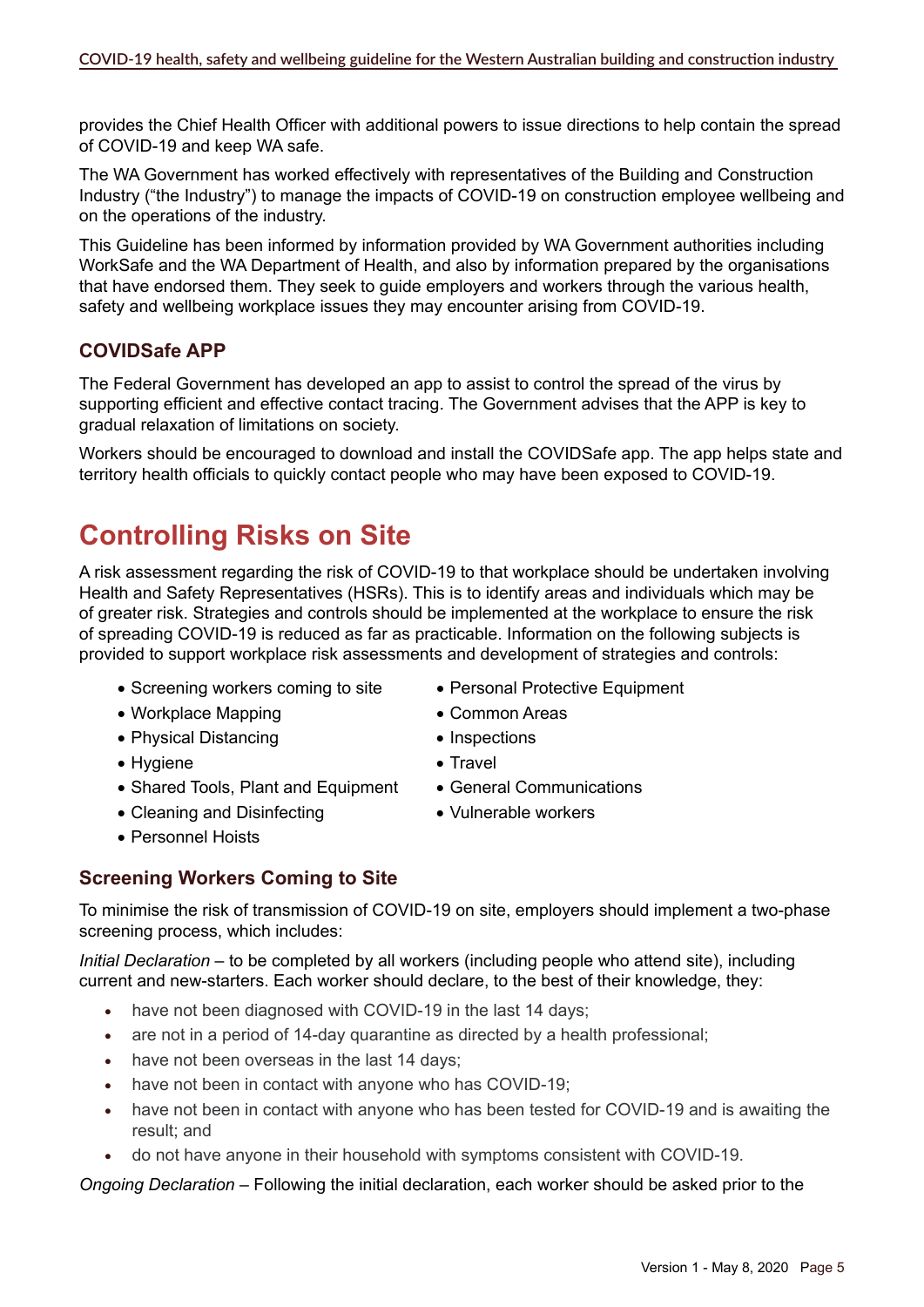commencement of each shift, to the best of their knowledge:

- have they been overseas or interstate in the last 14 days;
- have they been in contact with anyone who has COVID-19;
- have they been in contact with anyone who has been tested for COVID-19 and is awaiting the result; and
- do they have anyone in their household with symptoms consistent with COVID-19.

If a worker declares any of the above, they may be required to self-isolate.

Screening should be conducted while maintaining safe distances or over the phone before entering site, on a mobile app, via text message system, or other non-contact methods. Sharing of pens, notebooks and computers for the declaration process should be avoided.

### **Self-isolation**

The WA Department of Health advises that self-isolation must occur in the following circumstances:

- if you have been tested for COVID-19: you must isolate yourself in your home (or other suitable accommodation) while you are waiting for your result.
- if you have been tested positive for COVID-19: you must self-isolate in your home (or other suitable accommodation) until you have been told you can be released from isolation.
- if you have been in close contact with a confirmed case of COVID-19: you must isolate yourself in your home (or other suitable accommodation) for 14 days after the date of last contact with the confirmed case.
- if you arrived into Western Australia by air, sea, rail or road in the last 14 days: you must selfisolate in your home (or other suitable accommodation) for 14 days from the date of arrival (some exemptions may apply).
- if you have returned from overseas, you will be subject to mandatory self-isolation for 14 days at your first Australian destination. Suitable accommodation will be made available. You will not be permitted to return home or transit to another state until your 14-day self-isolation period is completed.

Self-isolation means you **must stay in your home, hotel room, or other accommodation** even if you are perfectly well with no symptoms. If you live in a unit or apartment block you must stay in your unit or apartment. **You cannot attend public places such as work, school, shopping centres or go on a holiday**. Only people who usually live with you should be in the home. Do not see visitors.

You must stay in your place of isolation and **NOT GO OUT**, except to seek medical care. You should call ahead for advice.

If a worker is in self-isolation and they need medical or welfare assistance, they should use the following contacts:

- Welfare assistance, phone Department of Communities on 1800 032 965.
- Emergency dental assistance, phone 0429 441 162.
- Mental health assistance, MATES in Construction 1300 642 111 or Beyond Blue on 1300 224 636.
- Emergency medical assistance phone 000.
- Other medical assistance contact your General Practitioner (GP). If your GP is not able to assist, contact an after-hours GP telehealth service.

If a worker is required to self-isolate, they must not attend work and should advise their employer that they must self-isolate and the reason why.

Medical certificates are not required for people who need to self-isolate.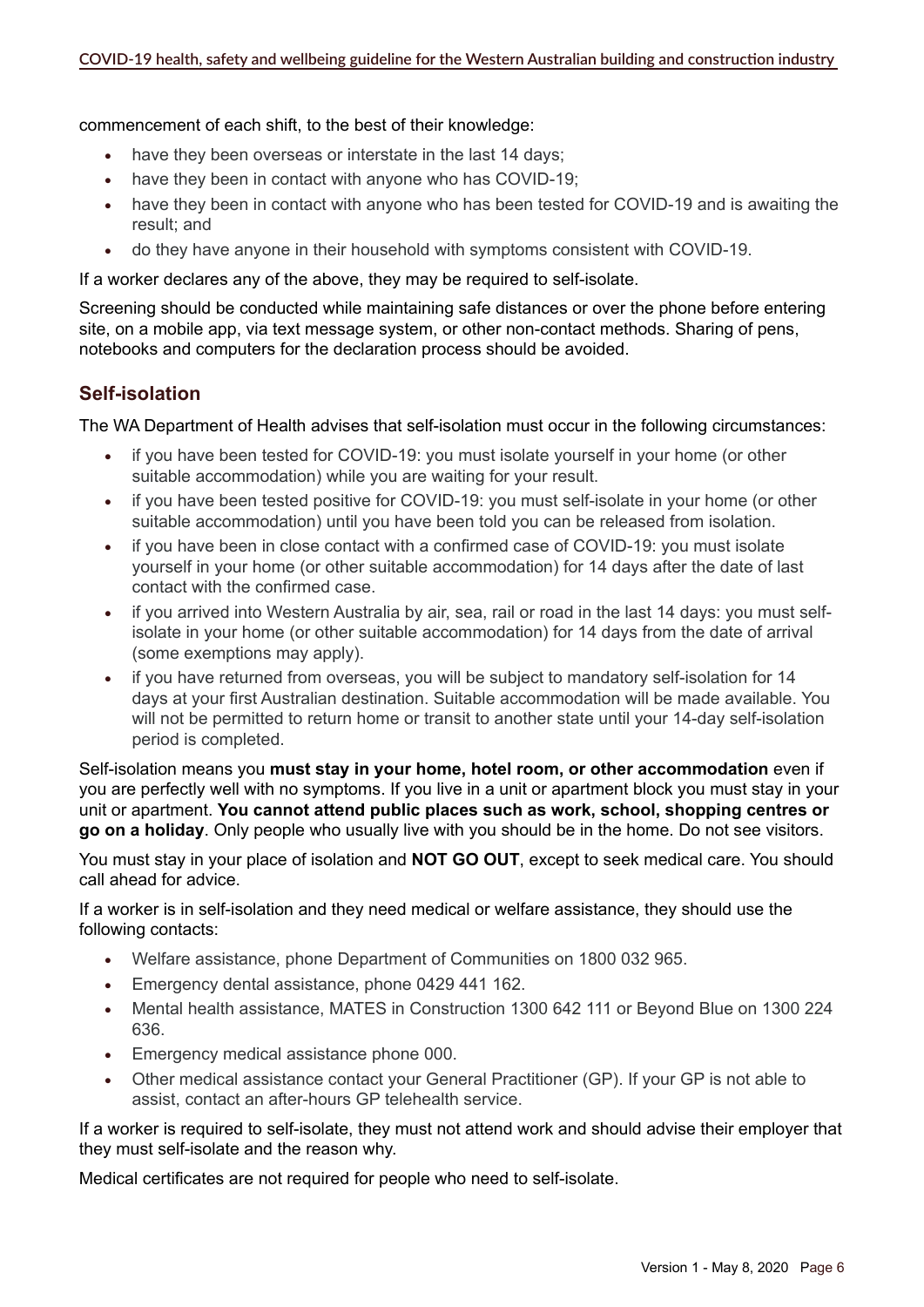# **Workplace Mapping**

If a worker has been confirmed as having COVID-19, those who are potentially affected need to be quickly identified.

Employers, in conjunction with HSRs, should implement processes to record the schedule and work locations for workers, that enables tracing of those who have had contact with the confirmed case. The record should include:

- day and time work was undertaken:
- members of teams that worked together;
- specific work area on the construction site; and
- any breaks taken, including time and location.

Movement between sites, or areas within large sites, should be minimised.

Where attending multiple sites is necessary (e.g. for HSRs, first aiders, emergency wardens), movement between sites should be recorded in the workplace mapping.

# **Physical Distancing**

Physical distancing of at least 1.5 metres between workers should be maintained wherever possible. Employers should consider each work task and whether there is a safe alternative way to undertake the work with appropriate physical distancing. Consideration should be given to:

- Marking safe distances in work, transit and break areas (e.g. on floors and walls).
- Different shift patterns to minimise the number of workers onsite (e.g. AM/PM shifts).
- Staggering start times, breaks and finish times to avoid congestion in high traffic areas.
- Minimising workers coming into contact with each other as they move around the site.
- Planning for how physical distancing will be maintained during inclement weather (e.g. use of lunch or crib rooms and amenities).
- Installing temporary physical barriers (e.g. fences, screens) between work areas, where appropriate.

Where it is not possible to undertake work tasks and maintain physical distancing, other control measures need to be implemented. For example:

- • Minimise the number of worker to worker interactions that need to be completed within 1.5 metres.
- Minimise the number of workers involved in activities that need to occur within 1.5 metres of each other.
- Provide personal protective equipment (PPE) (e.g. gloves, masks, glasses).

More information about the safe use of PPE is set out below.

Where essential work activities need to be undertaken in restricted spaces (e.g. lift shafts, personnel hoists, lifts), the number of workers working in the space should be minimised.

# **Hygiene**

Good hygiene practices and general cleaning helps to minimise the spread of COVID-19.

Employers must review general hygiene requirements and the cleaning regimes in place.

Employers must display health information in prominent locations on the construction site such as tea rooms, site offices, toilets, foyers, lifts and site entrances.

Every effort must be made by employers to upgrade personal hygiene and minimise worker to worker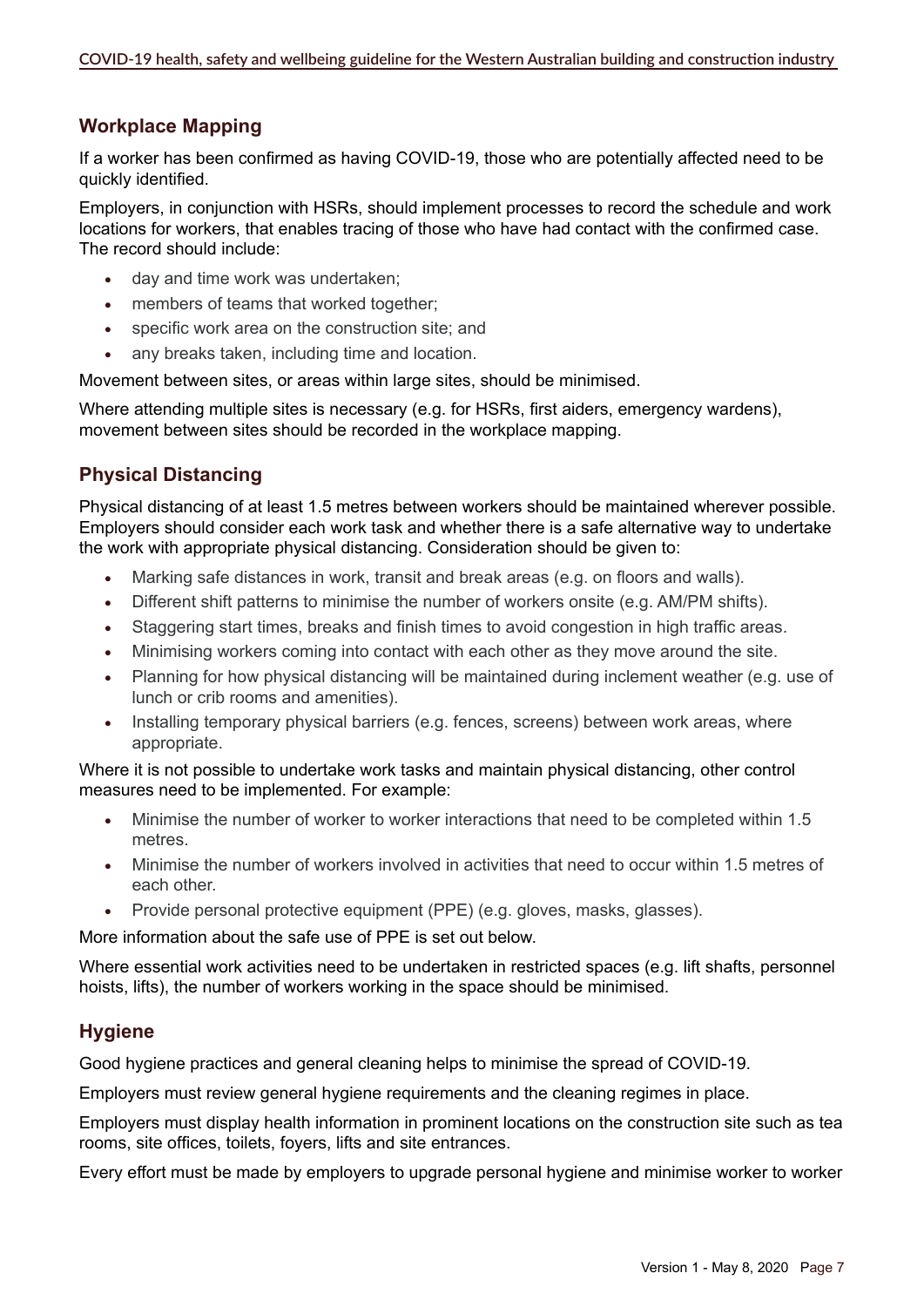contact and all workers must co-operate in all necessary measures to achieve these objectives. These measures should include:

- Promoting regular hand washing with soap for at least 20 seconds. Employers should facilitate regular hand washing by providing ease of access/additional facilities where possible and by communicating to all workers where hand sanitisers are located and encouraging their regular use.
- Promoting good cough etiquette by covering your cough and sneeze, or cough into your elbow or shoulder.
- • Avoiding touching nose, eyes or mouth.
- Providing hand sanitiser and/or hand washing facilities with soap at all site entrances and exits to hoists/plant, amenities and areas/levels of the site.

#### Employers must ensure that workers have access to appropriate amenities. Employers must review and revise the number and locations of amenities, to reduce movement around the site.

#### Amenities need to include:

- Hand washing facilities (whether permanent or temporary), such as a wash basin, clean running water, soap and paper towels, placed in strategic locations to ensure employees can access them in a timely manner. Touch-free and swipe through functionality should be provided as this eliminates the need to touch surfaces.
- Access to hand sanitiser.
- Rubbish bins with touch-free lids (e.g. foot pedal bins).
- Thorough and regular sanitation.
- Appropriate waste management systems.

# **Shared Tools, Plant and Equipment**

Workers should avoid the shared use of tools, plant and equipment wherever possible. For example, drop saws, drills, grinders, ladders or elevating work platforms should not be used by more than one worker.

Where it is not possible to eliminate shared use:

- Provide cleaning products (e.g. alcohol spray or solution) where communal tools, plant and equipment are located.
- Keep cleaning products with tools, plant and equipment as they move around the site.
- Ensure all operators thoroughly wash or sanitise their hands before and after every use.
- Ensure all parts of tools, plant and equipment (e.g. including handles, handrails) are wiped down before and after use.

Shared use of phones, desks, offices, computers and other devices should also be avoided. Where this is not possible, these items should be regularly disinfected.

# **Cleaning and Disinfecting**

Cleaning and disinfecting of surfaces is to be conducted using cleaning products as per Work Safe Australia cleaning guidelines [\(https://www.safeworkaustralia.gov.au/covid-19-information-workplaces/](https://www.safeworkaustralia.gov.au/covid-19-information-workplaces/cleaning-prevent-spread-covid-19) [cleaning-prevent-spread-covid-19\)](https://www.safeworkaustralia.gov.au/covid-19-information-workplaces/cleaning-prevent-spread-covid-19).

Cleaning and disinfection of amenities and meal areas must occur between work group breaks.

Cleaning and disinfection of Personnel Hoists/plant should occur at the end of each hoist/plant operator shift.

Implement regular cleaning and disinfection (minimum of twice daily) to 'Frequently Touched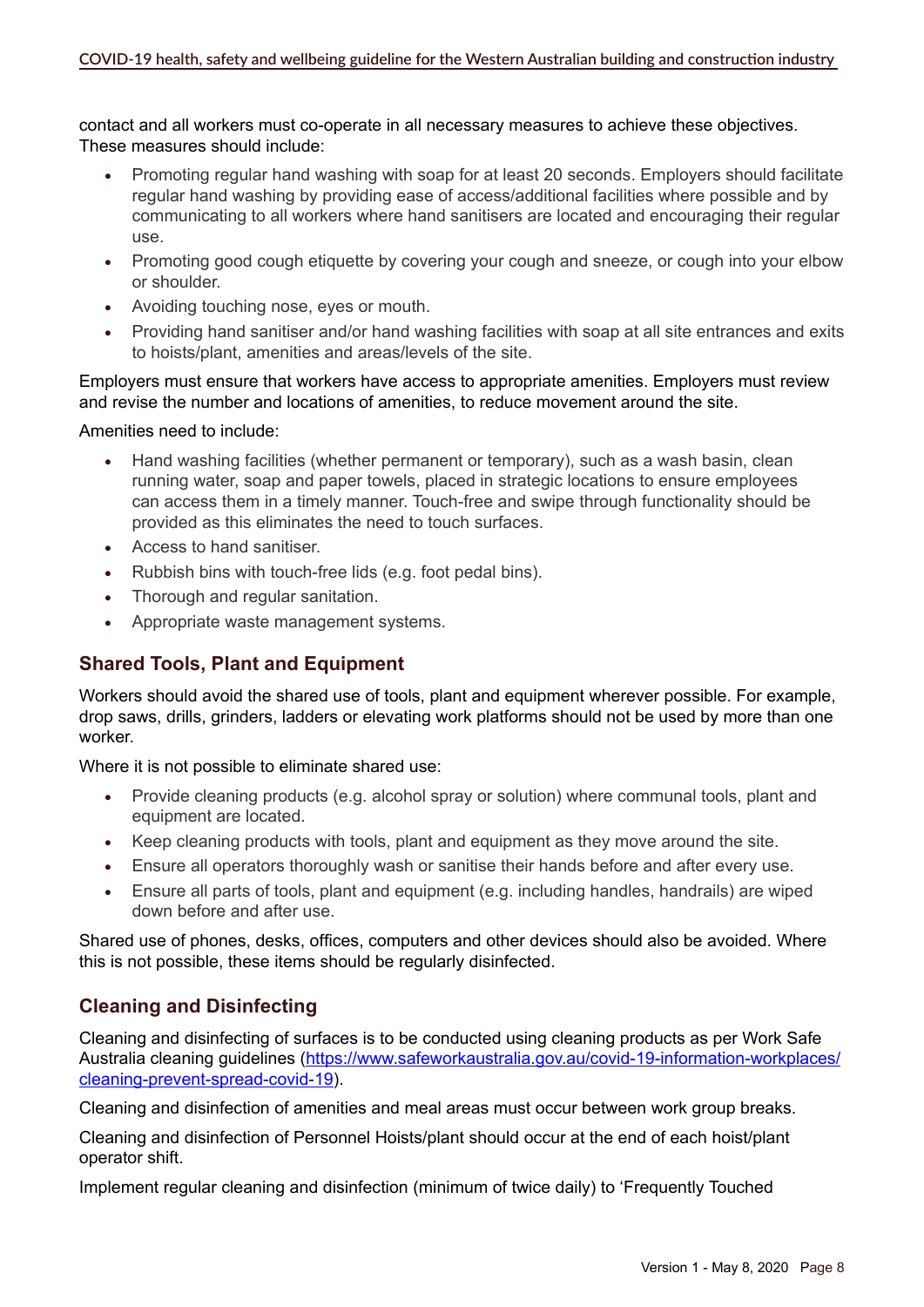Surfaces', surfaces such as toilets, door handles, stair handrails, light switches, lift buttons, table tops.

There should be an increased frequency of industrial grade cleaning/additional cleaning/disinfecting on sites across all areas with particular emphasis on commonly touched/communal surfaces.

### **Personnel Hoists**

Workers using hoists and lifts may be at greater risk of exposure to COVID-19, because they are required to be in close contact with others and potentially contaminated surfaces.

Control measures to reduce the risk in personnel hoists should include systems of work, physical distancing, personal hygiene, PPE and cleaning. Further guidance material on personnel hoists risk COVID-19 risk control is provided at **Appendix 1**.

### **Mobile Plant and Vehicles**

Wherever possible, one designated person should operate each item of mobile plant (e.g. excavators, loaders, skid steers). If this is not possible, touch surfaces are to be wiped down when leaving the machine.

Where multiple operators are needed, e.g. asphalt pavers, revise workflows as much as possible to minimise close contact. Where close contact is unavoidable, PPE should be worn.

One person per vehicle (i.e. just the driver) is recommended in trucks and single cab vehicles. Two people is permissible if the journey is less than 15 minutes (i.e. avoiding close contact). Two people are permitted in dual cab vehicles, with the passenger seated in the rear on the passenger side.

Truck drivers should remain in their vehicles during loading/unloading of goods/materials, if possible.

# **Personal Protective Equipment (PPE)**

Employers must provide information, instruction and training on the safe use, decontamination and maintenance of any PPE provided.

Any PPE provided needs to be practical for the work environment (e.g. allowing the necessary visibility and mobility) and properly decontaminated or disposed of at the end of every shift.

Employers should monitor and encourage correct use of PPE, for example providing information on posters and digital screens about:

- Washing or sanitising hands before putting PPE on, and putting face protection on before gloves
- Removing gloves before face protection, washing or sanitising hands after removing PPE and decontaminating or disposing of used PPE safely.

# **Common Areas**

Common areas on sites, such as the amenities, pose risks and these are reduced by ensuring the following measures are adopted:

- Time spent in those areas must be limited so as not to breach limits on close contact recommended by the WA Department of Health.
- Staggering of meal breaks and separation of work groups to achieve maximum personal space and reduce the number of people accessing those areas at any one time consistent with the WA Government's requirements (i.e. the total number of persons present in the indoor space at the same time must not exceed the number calculated by dividing the total area, measured in square metres, of the indoor space by four).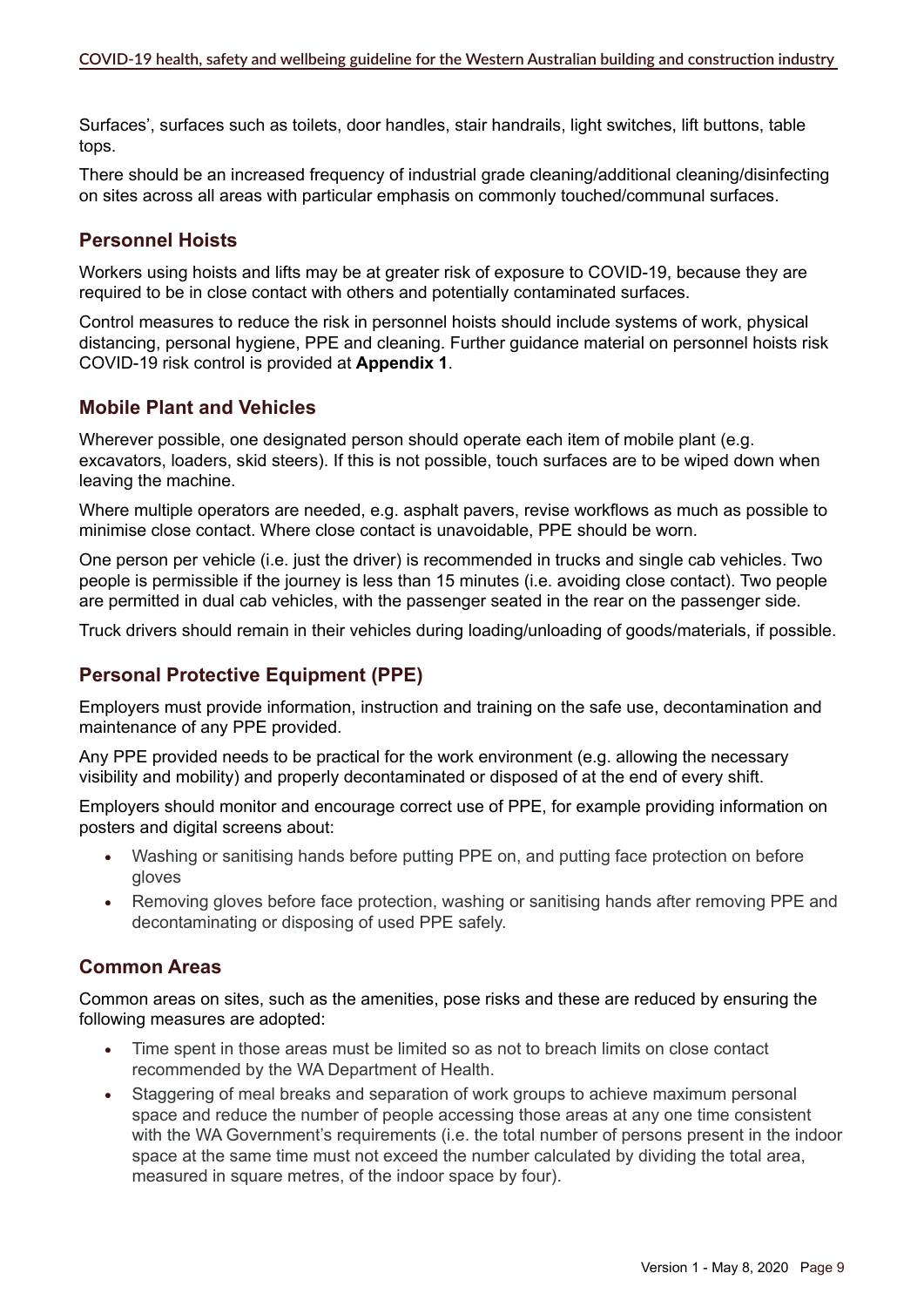- Sanitisation must occur between occupation of amenities by different work groups.
- Spread out furniture to ensure physical distancing measures in common areas.
- There should be an increased frequency of industrial grade cleaning/additional cleaning with specific emphasis on cleaning after each meal breaks in those areas - employers must follow the specific guidance of the WA Department of Health (insert link to Department of Health guidelines).
- Workers electing to minimise amenity access.
- Staggered working hours must be considered on sites with appropriate consultation (however, consideration must be given to Construction Management Plans, and workers must be given adequate notice of a change in hours).

#### **Inspections**

Additional inspections of sites are likely to be conducted by WorkSafe. Everyone should ensure all measures are in place to ensure compliance. Employers and HSR's are encouraged to work together to assist in achieving this important objective.

#### **Travel**

Adequate arrangements should be made by workers to ensure their travel to and from work is conducted safely in accordance with Government advice and that adequate sanitisation facilities are in place for workers upon arriving at the work site and when returning to the work site during work.

Workers should ensure that for transport to and from work they adhere to the physical distancing guidelines and if in vehicles, ensure the driver is alone in the front of the vehicle and a single passenger is in the rear seat (like the rules for Taxis and Uber). For single cab vehicles (i.e. twoseater), there should only be one passenger per vehicle. Work vehicles that are shared should be regularly cleaned to ensure adequate hygiene and protection.

#### **General Communication**

Ensuring everyone is informed is fundamental to managing this pandemic and ensuring the safe operations of construction sites.

These Guidelines have been developed to be communicated to all employers, workers and stakeholders. Everyone is urged to regularly promote and adhere to these Guidelines.

Site inductions should be updated to include information on COVID-19 potential risks and workplace specific controls that have been implemented such as daily screening, health checks and symptoms of COVID-19, staggered start, finish and meal times, good hygiene practices and cleaning regimes and PPE requirements.

Toolbox talks should be regularly conducted, and workers encouraged to put forward ideas for changing work practices to avoid the spread of COVID-19. Where reasonably practicable, pre-start and toolbox meetings should be held outdoors with 1.5 metre spacing.

Toolbox talks should also include updates from the Chief Health Officer as they occur and additional information on the severity of the pandemic and the importance of physical distancing and hygiene.

#### **Vulnerable Workers**

The WA Department of Health has identified the following groups of people as vulnerable workers in relation to COVID-19:

Aboriginal and Torres Strait Islander people 50 years and older with one or more chronic medical conditions.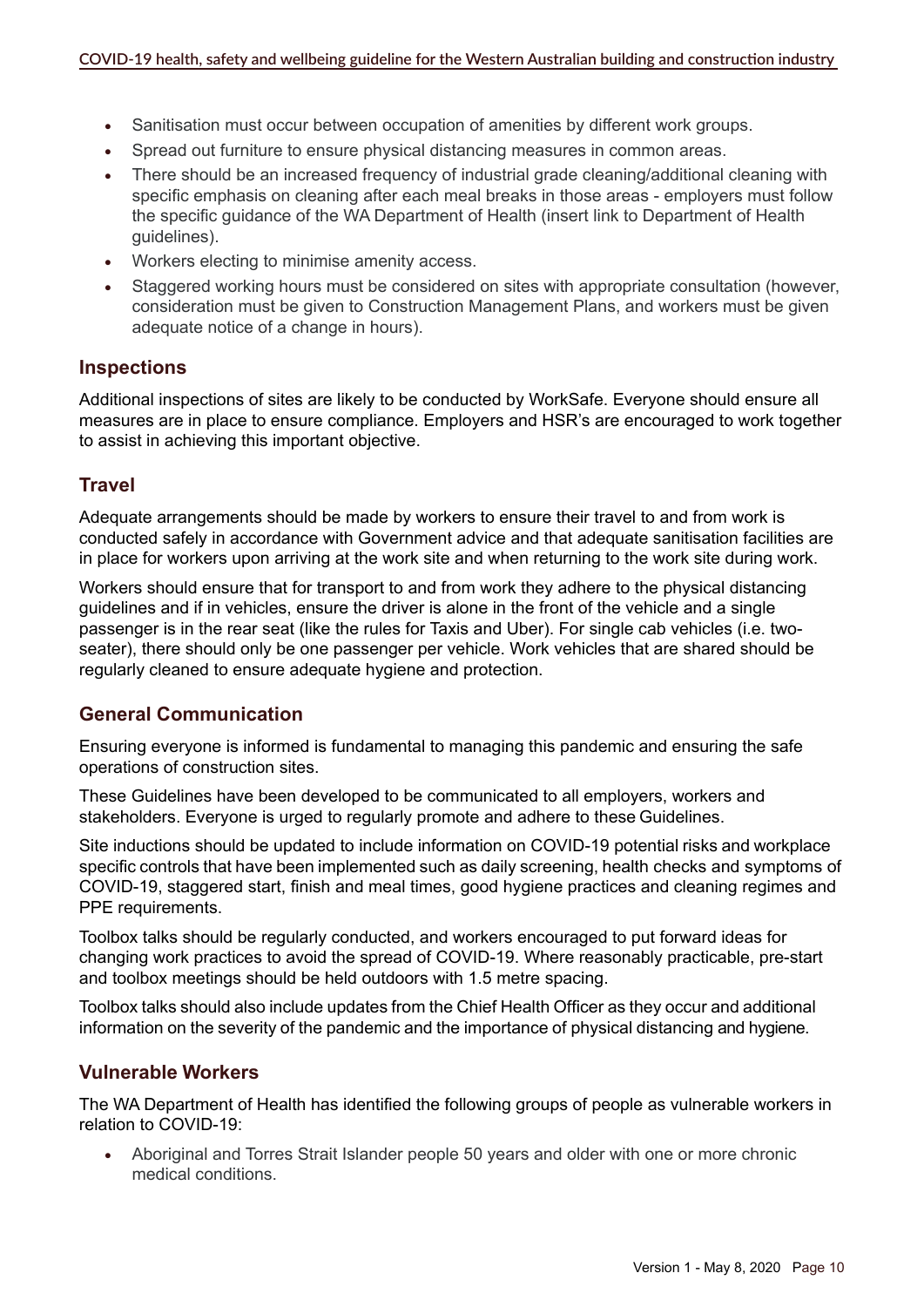- People 65 years and older with a chronic medical condition.
- People 70 years and older.
- People with compromised immune systems.
- People who are pregnant.

Employers should risk assess roles that may have a higher chance of exposure to COVID-19 and implement controls to address these risks. For example, higher risk roles may include Peggy/Cleaner, Hoist/ Lift Operator, First Aider.

Where practicable, vulnerable workers should not be assigned to higher risk roles.

#### **Other Measures**

Construction sites are diverse and vary in complexity, therefore employers should apply a riskbased approach and implement reasonably practical controls based on the environment and specific hazards at each site. In addition to the above strategies and controls other measures may include:

- Using alternatives to face to face meetings, where practicable.
- Reducing the length and numbers of people attending meetings, especially for critical employees, by requiring some, or all, to dial in.
- • Consider off-site fabrication.
- Ensure working from home arrangements are enabled, where feasible.
- Structuring management teams to ensure contingency in the event of team members needing to be isolated or quarantined at home.

#### **What if a worker has been diagnosed with COVID-19?**

If a worker becomes a confirmed case of COVID-19, the worker must not attend the workplace under any circumstances. This is part of the employer's and worker's obligation to ensure a safe workplace. Positive test results should also be immediately communicated by the worker to the employer. If the diagnosed worker is employed by a subcontractor working for the head/principal contractor, the worker's employer must immediately notify the head/principal contractor of the positive diagnosis.

Whenever there is a confirmed diagnosis of COVID-19 in WA, the relevant medical facility/provider is mandated to immediately advise WA Department of Health. Subject to the following, WA Health will in turn notify the employer.

WA Health will notify the employer and provide appropriate advice only when the worker has been deemed to be infectious while on-site and where there are necessary actions for a site to take (whether in cleaning or assisting in contact tracing activities). This means that where an employee on a building and construction site, was working on site, and was infectious, WA Department of Health will work with and notify the employer (with all due consideration of privacy). Note that, WA Department of Health will not routinely notify an employer if a worker has been confirmed positive but was not on site at any point during their infectious period.

Employer organisations and unions can call the WA Department of Health Information Line 13 268 43 if they want more information on the steps to be taken in these circumstances.

The principal/head contractor must advise relevant union representatives and appropriate arrangements should be made to communicate with all site workers as to the required actions, without delay.

All workers on the site must be fully informed of what has occurred as soon as possible, ensuring appropriate privacy considerations are complied with. The WA Department of Health requirements are likely to include a mapping exercise of who the affected worker has had close or casual contact with, and where the worker has been on the site.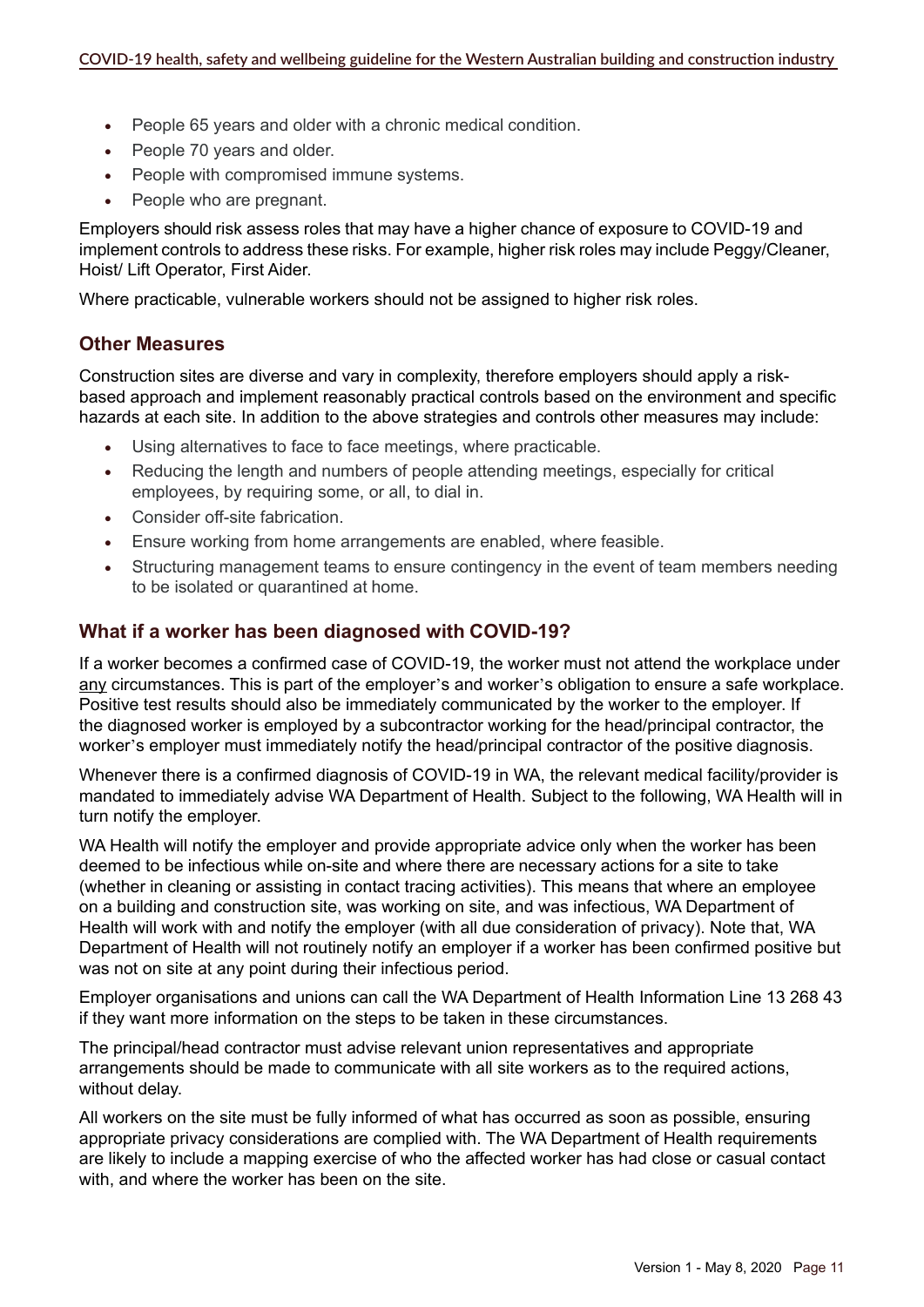Following identification and contact with all potential identified persons, any instructions of WA Department of Health must be adhered to.

Workers with a confirmed diagnosis of COVID-19 must follow all medical advice provided by their health care practitioner and/or the relevant government agency. This will include a 14-day selfisolation period and testing requirements. Following the WA Department of Health determining that the affected worker is no longer required to isolate, the employer will facilitate an immediate return to work.

Where there has been a worker on site who has tested positive for COVID-19, other personnel that may have had close contact with the confirmed case will be identified and notified by WA Department of Health.

The employer is required to accept any advice and direction of WA Department of Health regarding any actions required to minimise the risk of transmission, which may include the partial or complete closure of the site for disinfecting and cleaning and the reopening of the site.

Following a COVID-19 confirmed case on site, the employer/principal must immediately implement a cleaning and disinfection regime which should be overseen by a competent person who can ensure that the process complies with any WA Department of Health requirements and also manages the risks specific to the site.

Employers who are responsible for undertaking and overseeing the cleaning and disinfection regime following a confirmed case of COVID-19 must verify on its completion that the agreed process was fully executed and implemented, prior to recommencing work.

Large and complex building and construction sites present a greater risk of coronavirus (COVID19) transmission in the event of a confirmed case on site. Larger sites involve more workers on site, high volumes of workers working in reasonably close proximity to one another, or workplaces which may have difficulty in confining workers and teams to specific areas of the site, site amenities and other common areas.

For these sites where the employer and relevant unions consider it warranted, a hygienist (or other suitably competent person) may be engaged for the purpose of verifying to the parties (employer and employee representatives) that the cleaning/disinfection process was undertaken in accordance with the DHHS guidance and requirements prior to recommencing work. The hygienist (or other suitably competent person) for these larger more complex sites will need to be engaged as early as possible and be provided with all relevant information to ensure that verification is not delayed once cleaning has been completed.

By way of example, upon confirmed diagnosis, the Principal contactor is required to commence cleaning on the site. The following is to take place:

- Through the workplace mapping process, identify all the areas the worker was in during the last 24 hours - this should be conducted by the Site Manager as a minimum.
- Cleaning of the site should be undertaken as per the WA Department of Health advice.
- A cleaner should be engaged to conduct the cleaning in accordance with the above advice.
- All common areas, hoists, plant, equipment and the work areas where the worker had been in the last 24 hours (as per the workplace mapping) should cleaned.
- Cleaning should be undertaken with no workers on site.
- Upon completion of the cleaning, a signed record should be provided detailing the areas cleaned and the products used.
- This information is to be provided to the HSR and relevant unions.

Safe Work Australia has guidance material on cleaning to prevent the spread of COVID-19 ([https://www.safeworkaustralia.gov.au/covid-19-information-workplaces/cleaning-prevent-spread](https://www.safeworkaustralia.gov.au/covid-19-information-workplaces/cleaning-prevent-spread-covid-19)[covid-19\)](https://www.safeworkaustralia.gov.au/covid-19-information-workplaces/cleaning-prevent-spread-covid-19)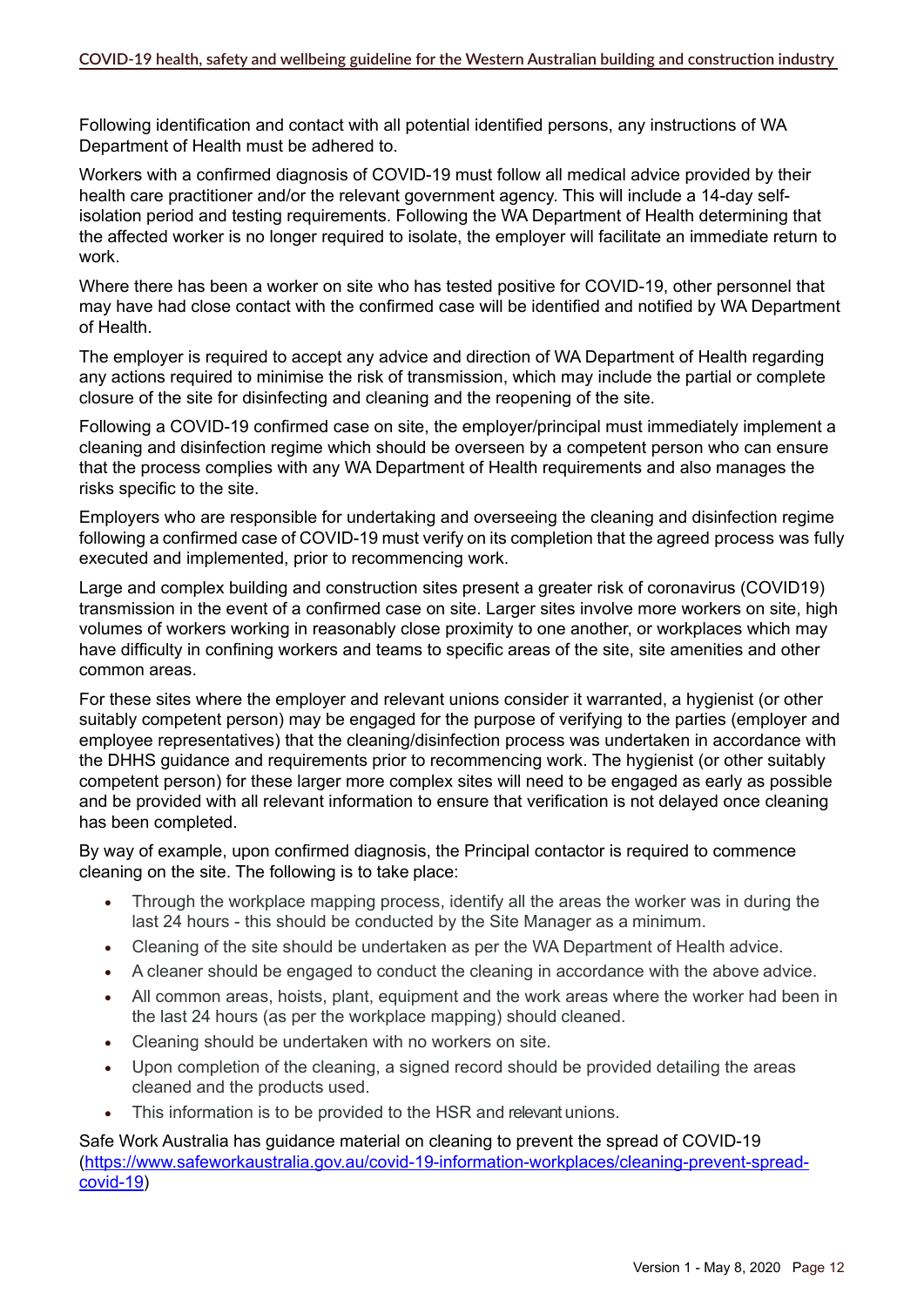Employers and employees should also ensure that they take steps to prevent employees discriminating against others of a particular race/ethnic background and/or those who have contracted COVID-19. Employers should ensure managers and supervisors have been trained to identify and prevent this kind of discriminatory behaviour and that support is in place for workers who feel they are being discriminated against for these kinds of reasons. Employers should ensure policies regarding anti-discrimination and privacy are up to date.

### **What if a worker is experiencing some of the COVID-19 symptoms but has not been diagnosed?**

The WA Government advises that any person will be considered for COVID-19 testing if they meet the following criteria and another diagnosis is not more likely:

- presenting with a fever  $(≥38°C)$ ;
- a recent history of a fever (e.g. night sweats, chills); or
- an acute respiratory infection e.g. shortness of breath, cough, sore throat.

COVID clinics are open across the Perth metropolitan and regional areas. People seeking testing in regional areas, where there isn't a COVID clinic should go to a public hospital, health service or remote health clinic. Make sure you phone ahead to advise of your symptoms.

Patients with a GP referral can now be tested for COVID-19 at select private pathology collection centres

If a worker is away from work and experiences any COVID-19 symptoms, they should call the COVID-19 Information Line on 13 268 4313 and/or seek immediate medical assistance.

If a worker is at work or onsite and experiences any of these symptoms, the worker should immediately advise the employer, leave work and call the COVID-19 Information Line on 13 268 43 and/or seek immediate medical assistance. The worker should ensure, with the employer's assistance, that in travelling home or to medical attention from the site, that precautions are taken to avoid exposure to others, consistent with Government advice.

The employer cannot request or direct any worker in self-isolation, or quarantine, or with symptoms of COVID-19 to attend work.

#### **What if a worker has been identified as having had close contact with someone diagnosed with COVID-19?**

A worker must self-quarantine at home if they have come in close contact with a person who has a confirmed case of COVID-19.

# **Close Contact**

Close contact means having face-to-face contact for more than 15 minutes with someone who has a confirmed case of coronavirus (COVID-19), or alternatively sharing a closed space with them for more than two hours.

Close contact can happen in many ways, but examples include:

- living in the same household or household-like setting (for example, a boarding school or hostel)
- direct contact with the body fluids or laboratory specimens of a confirmed case
- being in the same room or office for two hours or more
- face-to-face contact for more than 15 minutes in some other setting such as in a car or a lift or sitting next to them on public transport.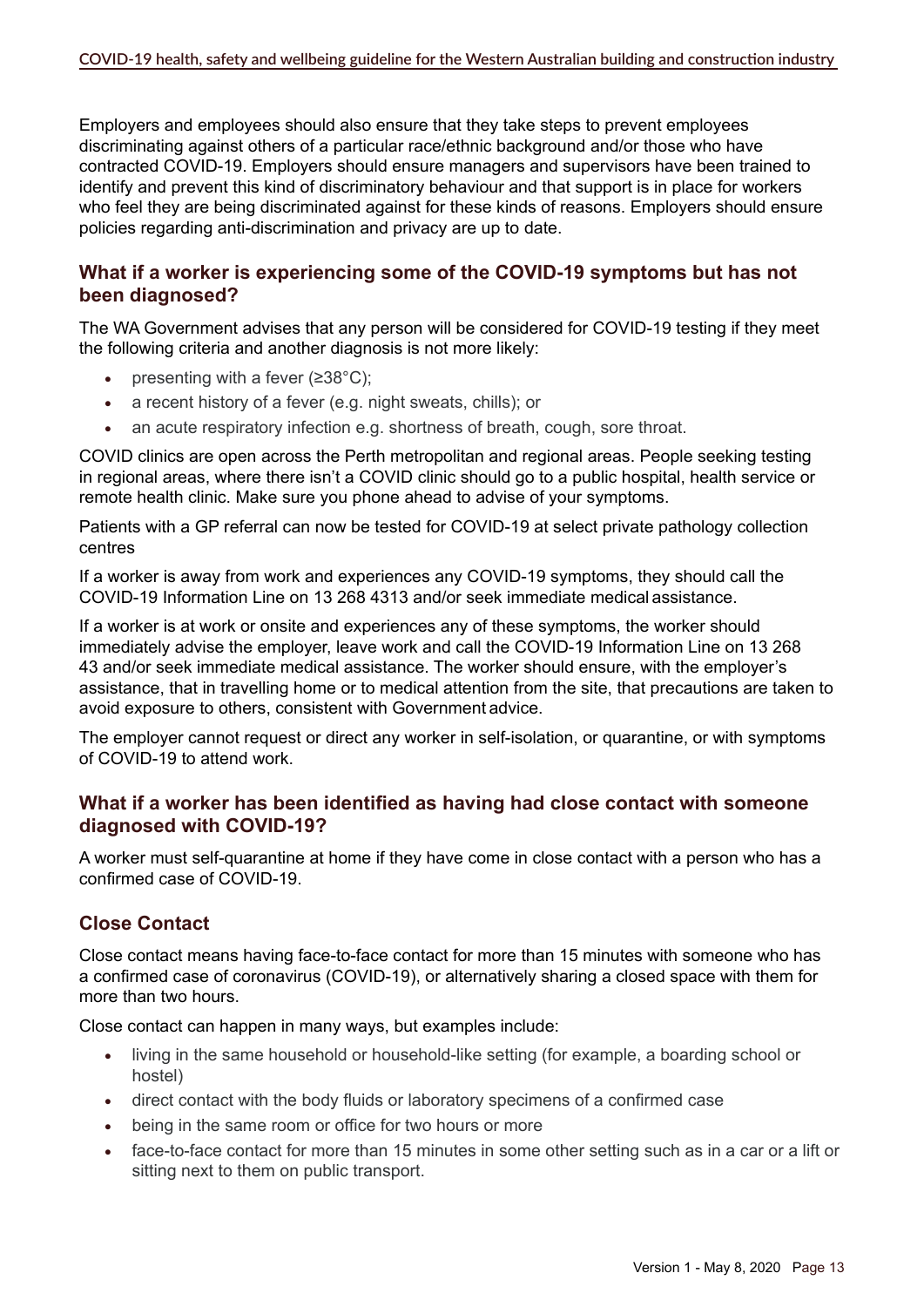### **What if a worker has been identified as being in casual contact with someone diagnosed with COVID-19?**

A worker who has only been in casual contact with a confirmed case of COVID-19 must monitor themselves for symptoms for 14 days from the time after the casual contact. These people are not required to self-quarantine at home. Casual contact is defined as:

- Spending fewer than 15 minutes face to face with a person who is a confirmed case in the 24 hours before they showed symptoms until the case is no longer considered by WA Department of Health to be infectious; or
- Sharing a closed space for fewer than two hours with a person who is a confirmed case in the 24 hours before they showed symptoms until the case is no longer considered by Department of Health to be infectious.

If the worker does not have any symptoms of COVID-19 (i.e. fever, shortness of breath, sore throat and coughing), the worker can continue to attend work.

A worker who shows symptoms of COVID-19 should immediately notify the employer, leave work and call the COVID-19 Information Line on 13 268 43 and/or seek immediate medical assistance. The worker should ensure, with the employer's assistance, that in travelling home or to medical attention from the site, that precautions are taken to avoid exposure to others, consistent with Government advice.

# **What if a worker has returned from overseas?**

If a worker has returned from overseas, they will be subject to Government mandated 14-day quarantine at their first Australian destination. Suitable accommodation will be made available. The worker will not be permitted to return home or transit to another state until their 14-day self-isolation period is completed.

A State of Emergency has been declared by WA under the Emergency Management Act. This allows the WA Police to enforce self-isolate measures and to impose penalties on individuals or bodies corporate that do not comply with requirements to self-quarantine. This will affect employees who are returning from overseas travel and workers who have either had close contact or been diagnosed themselves.

Workers are required to observe WA Government requirements regarding non-essential travel. Employers and workers should cancel non-essential activities including business travel, visits, social and sporting activities.

# **What if a worker has returned from interstate?**

Strict border controls are in place to limit the spread of COVID-19. People cannot enter Western Australia unless an exemption has been granted.

An exemption may be granted to a person who ordinarily travels from one State or territory to another State or territory for work purposes for regular periods according to established work schedules (i.e. a FIFO worker), provided that the person will, at the expense of the person's employer, complete a mandatory 14 day period of self-isolation in an appropriate location immediately after entering Western Australia and before the person enters a workplace in Western Australia.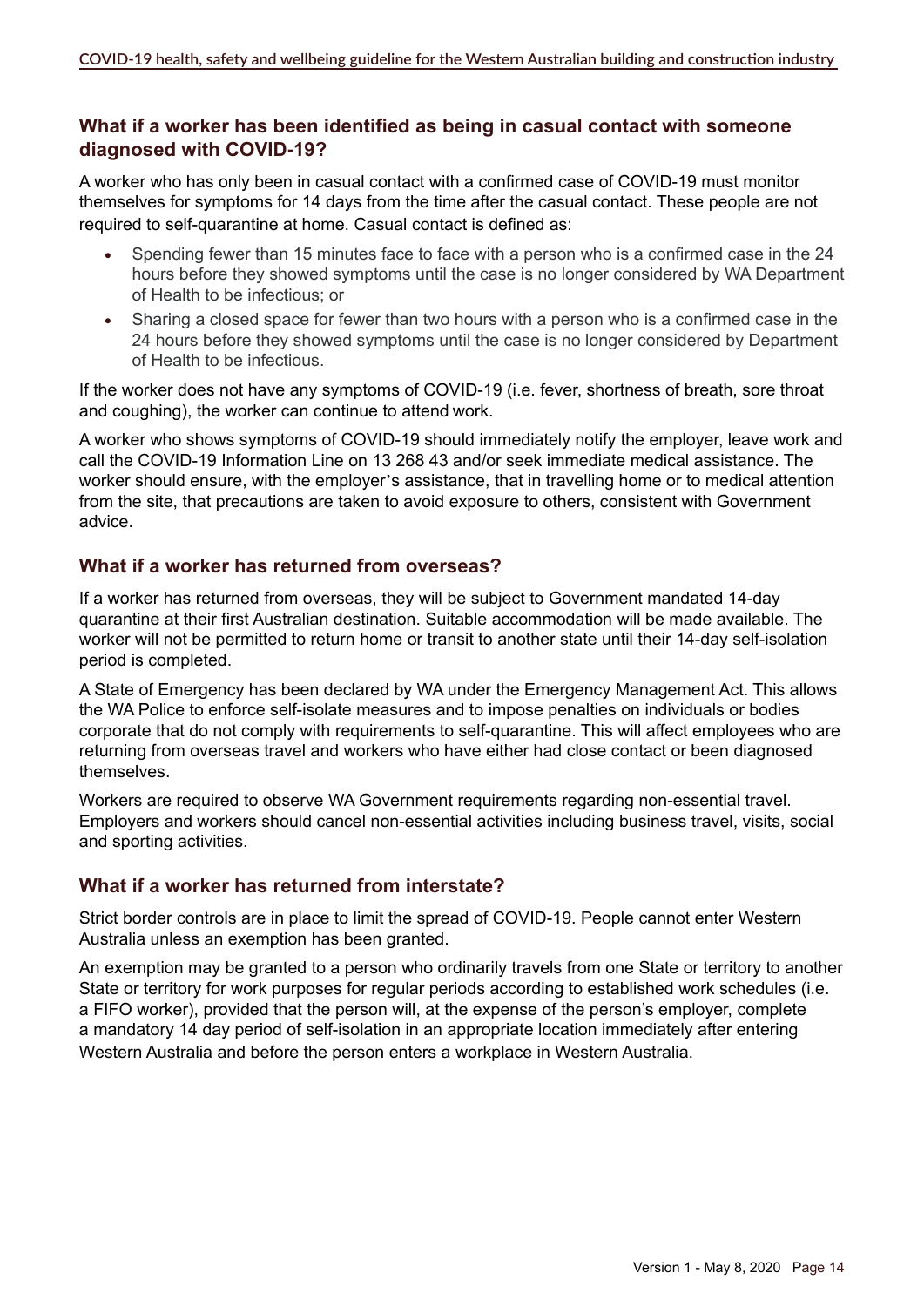# **Mental Health**

Construction employees are over-represented in Australia's tragic suicide toll. The reasons for this include:

- • construction workers have relatively less employment and financial security;
- being male dominated, males are less likely to seek or offer help with mental health; and
- alcohol and drugs are commonly consumed and are regularly misused.

The impact of COVID-19 on the lives of all Australians has been dramatic. It adds a further source of pressure and stress on construction workers and their families.

Construction is undertaken in regional WA on a FIFO basis and there is currently a high level of such work underway at new mine developments in the Pilbara. Research has shown that FIFO is a factor that can compound on other issues that are typically contributing to poor mental health and suicide risk. Some companies are seeking to reduce COVID-19 risk by increasing the roster swing duration on site.

MATES in Construction (MATES) provides mental health and suicide support to the Building and Construction Industry through the following integrated services:

- On-site training that increases awareness about poor mental health and suicide, while also increasing propensity to seek and offer help.
- • A 24-7 helpline which is available for all employees and direct family members in the Industry.
- Suicide intervention to address people in critical need of support.
- Professional case management support for Industry employees and their direct family members which involves developing a professional support/referral plan, with proven success to significantly improve the circumstances of the people who are supported.

Due to the requirements of COVID-19 social distancing, MATES onsite training has been discontinued by employers. This has removed a critical conduit for people needing support because the MATES training is a central means through which workers connect with the professional support provided by MATES.

MATES believes that its training can be undertaken at most sites while observing the social distancing and hygiene requirements in this Guideline. Therefore, employers are encouraged to discuss suitable arrangements to recommence MATES on-site training consistent with the physical distancing, hygiene and other factors in this Guideline and the specific circumstances of each site.

With the curtailment of on-site training, it is critical that employers adopt the following measures to make workers aware that the MATES support is available for them if they are struggling with their mental health:

- MATES Field Officers continue to be available to liaise with site personnel employers are encouraged to engage with them and support their presence on site.
- Displaying MATES promotional material prominently on site, particularly highlighting the availability of the MATES 24-7 helpline.
- Participating in MATES webinars which will be held most weeks.

Links to MATES COVID-19 support posters can be found on the MATES website.

# **Additional points in relation to COVID-19**

We encourage all employers, workers and unions to work together during this difficult time.

For further guidance, you can call the WA Department of Health COVID Information Line (13 268 43).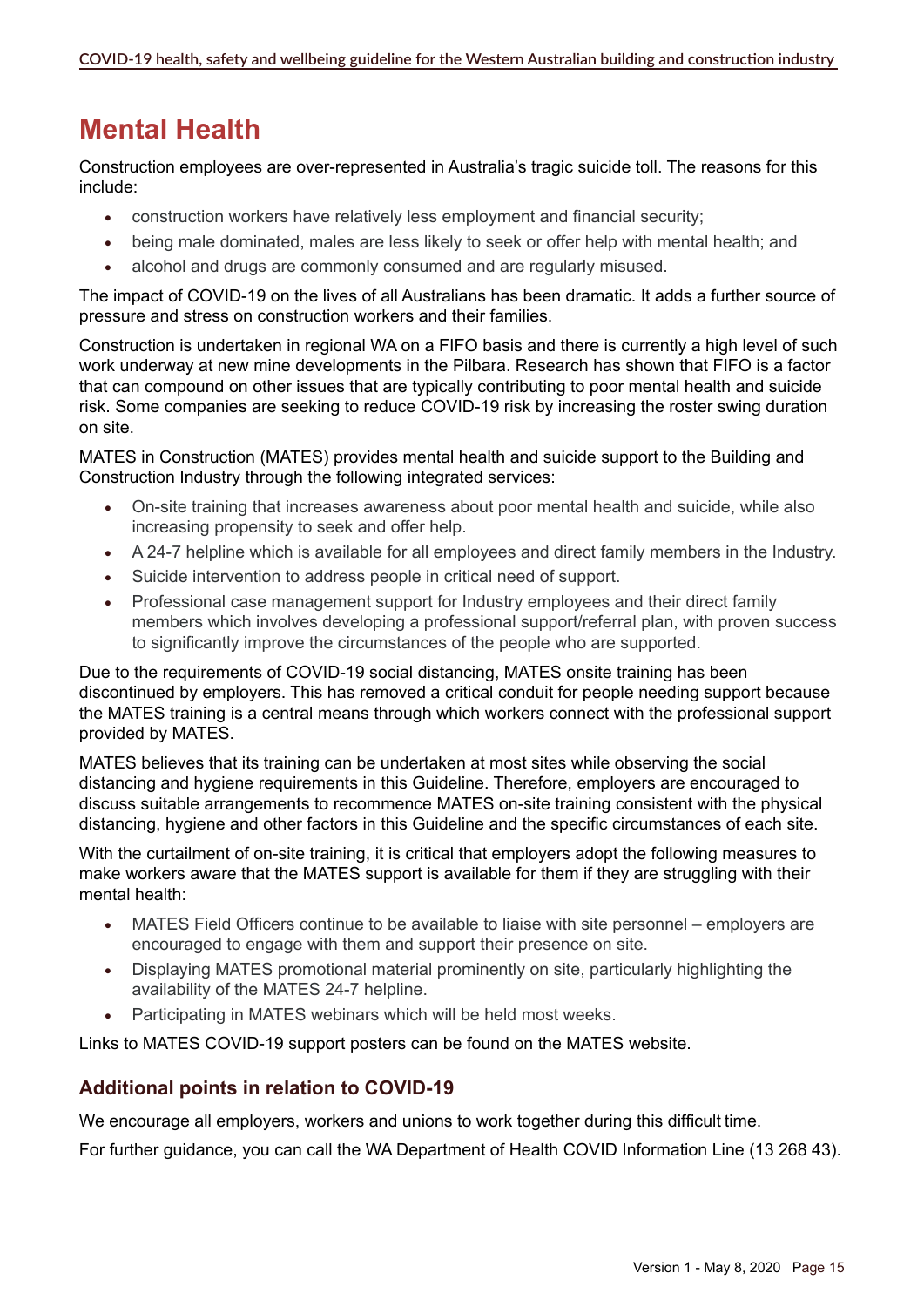# **Where to go for COVID-19 updates and further information**

# **WA Government COVID-19 advice and requirements**

<https://healthywa.wa.gov.au/coronavirus> <https://www.dmirs.wa.gov.au/content/dmirs-covid-19-coronavirus-information>

#### **National COVID-19 advice and requirements**

<https://www.health.gov.au/news/health-alerts/novel-coronavirus-2019-ncov-health-alert>

### **National guidance for managing safety in the context of COVID-19**

<https://www.safeworkaustralia.gov.au/>

#### **COVID-19 and Australian workplace laws**

<https://coronavirus.fairwork.gov.au/>

[https://coronavirus.fairwork.gov.au/coronavirus-and-australian-workplace-laws/pay-and-leave-during](https://coronavirus.fairwork.gov.au/coronavirus-and-australian-workplace-laws/pay-and-leave-during-coronavirus)[coronavirus](https://coronavirus.fairwork.gov.au/coronavirus-and-australian-workplace-laws/pay-and-leave-during-coronavirus)

#### **Jobkeeper and other Federal Government employee support packages**

<https://treasury.gov.au/coronavirus/households>

#### **Federal Government Support for businesses**

<https://treasury.gov.au/coronavirus/businesses>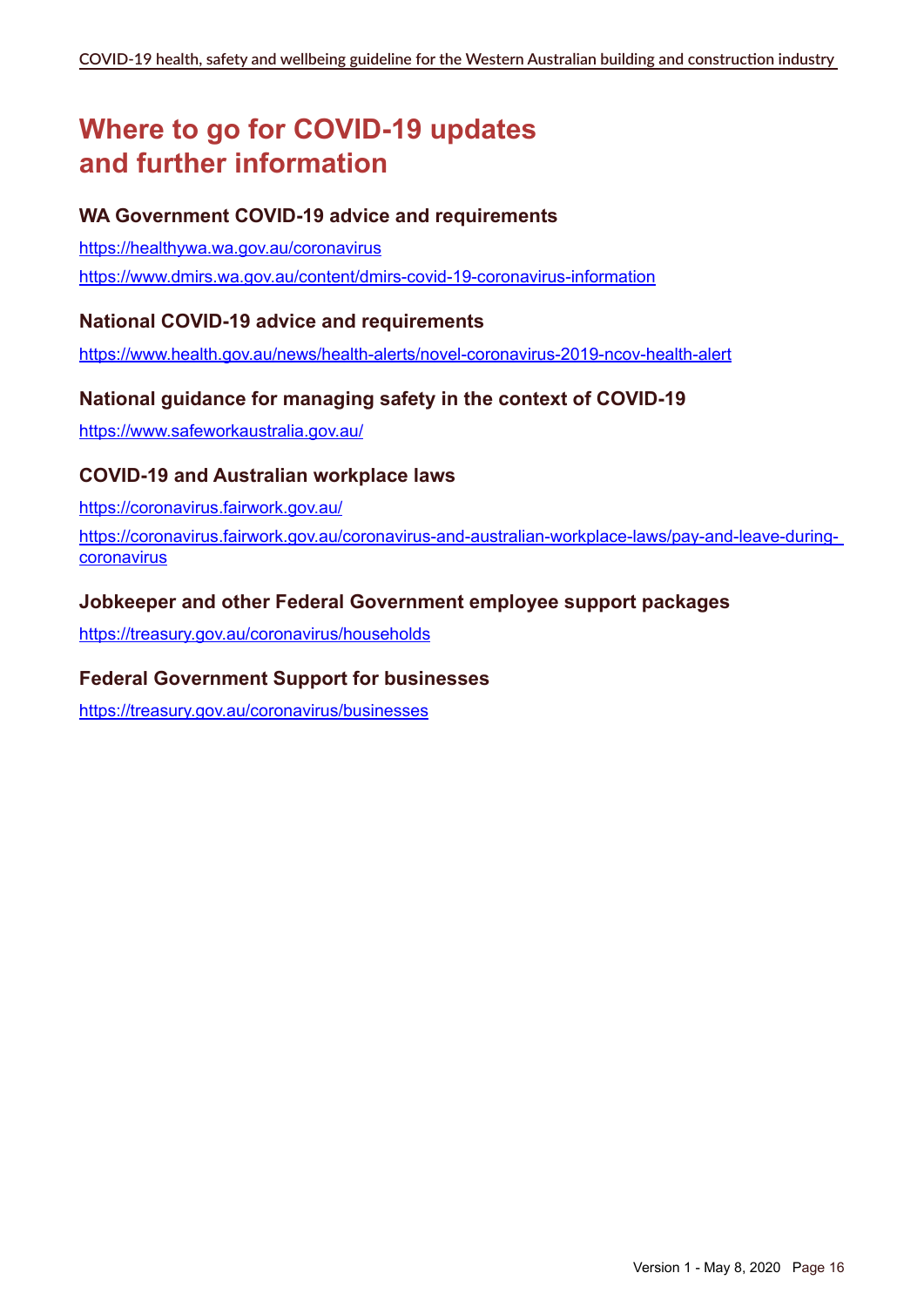# **APPENDIX 1 – PERSONNEL HOISTS COVID-19 RISK CONTROL GUIDANCE**

It is acknowledged that not all hoists and lifts are identical in size or dimension, and they have varying weight limits.

Where it is not possible to implement physical distancing measures in a personnel hoist, all other available control measures need to be used.

Control measures may include:

- Limiting worker movement between levels and floors on site, where possible and safe to do so.
- Reviewing which hoists are available for use on site and identifying if additional hoists can be used (for example where a partially occupied building is under construction, consider whether a residential lift be used solely for construction persons).
- Physical distancing of 1.5 metres and hygiene systems to be followed when waiting for hoist, particularly on floors where worker volumes may increase during peak times (start, break, finish times). For example, the ground floor, floors with meal or break out spaces and floors with bathroom amenities. The diagram below shows how physical distancing should be implemented in hoist waiting areas.
- Determine how many workers can use a hoist at any time (including hoist operator) taking into consideration the limited duration and additional control measures in these Guidelines.
- Mark out hoist floor, identifying:
	- where workers stand
	- what direction they are to face when in the hoist to avoid face to face contact
	- sequencing of entering and exiting.
- Mark the hoist waiting area at each floor ensuring the physical distancing is maintained
- Regularly communicate and remind workers (eg through posters, digital displays):
	- diagram of positioning of workers and sequence of worker entering
	- not to touch walls/doors of the hoist
	- advise the cleaning regime in place.
- During peak periods have system in place to limit crowding of workers entering/exiting the work area. For example:
	- • developing a schedule for use of the hoist
	- staggering what floors workers are to use the hoists.

Hoist operators may be exposed to additional risks. They should:

- Be provided with PPE that protects them from worker to worker transmission and from touching contaminated surfaces (e.g. face shield or surgical mask/P2 respirator and glasses).
- Perform frequent hand washing with soap and water or the application of hand sanitiser positioned within the hoist.
- Where possible, change hoist operator every two hours into a different role.

# **Example of physical distancing in hoist waiting areas**

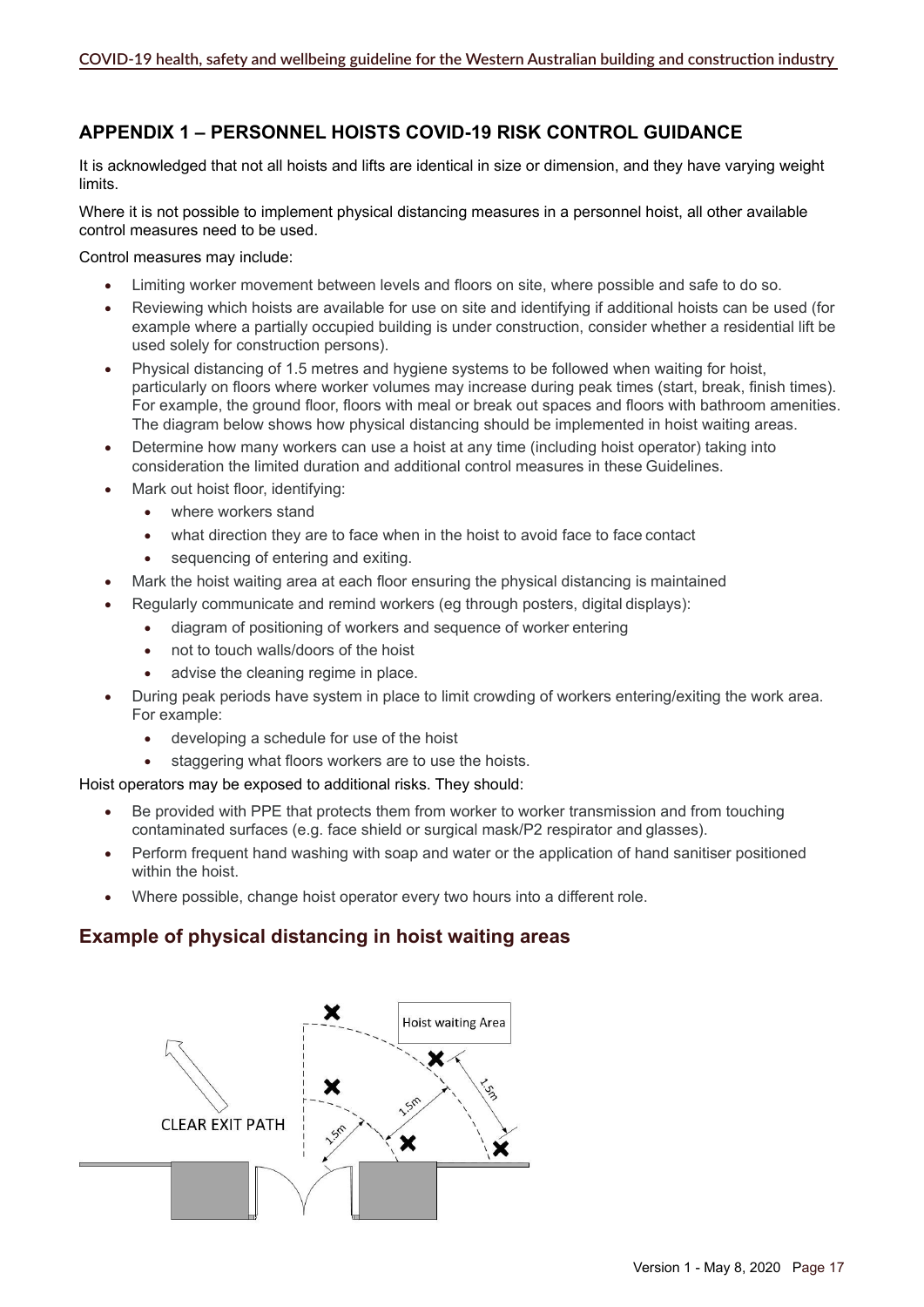#### **APPENDIX 2 – EMPLOYEE SCREENING FLOW CHART**

To minimise the introduction of COVID-19 on site, a screening process has been recommended for worksites to ensure all workers have declared they have not been overseas or in contact with anyone who has coronavirus.

The below flow chart outlines questions to be asked and the process to be followed.



#### **COVID-19 SYMPTOMS INCLUDE: COUGH, FEVER, TIREDNESS, SHORTNESS OF BREATH**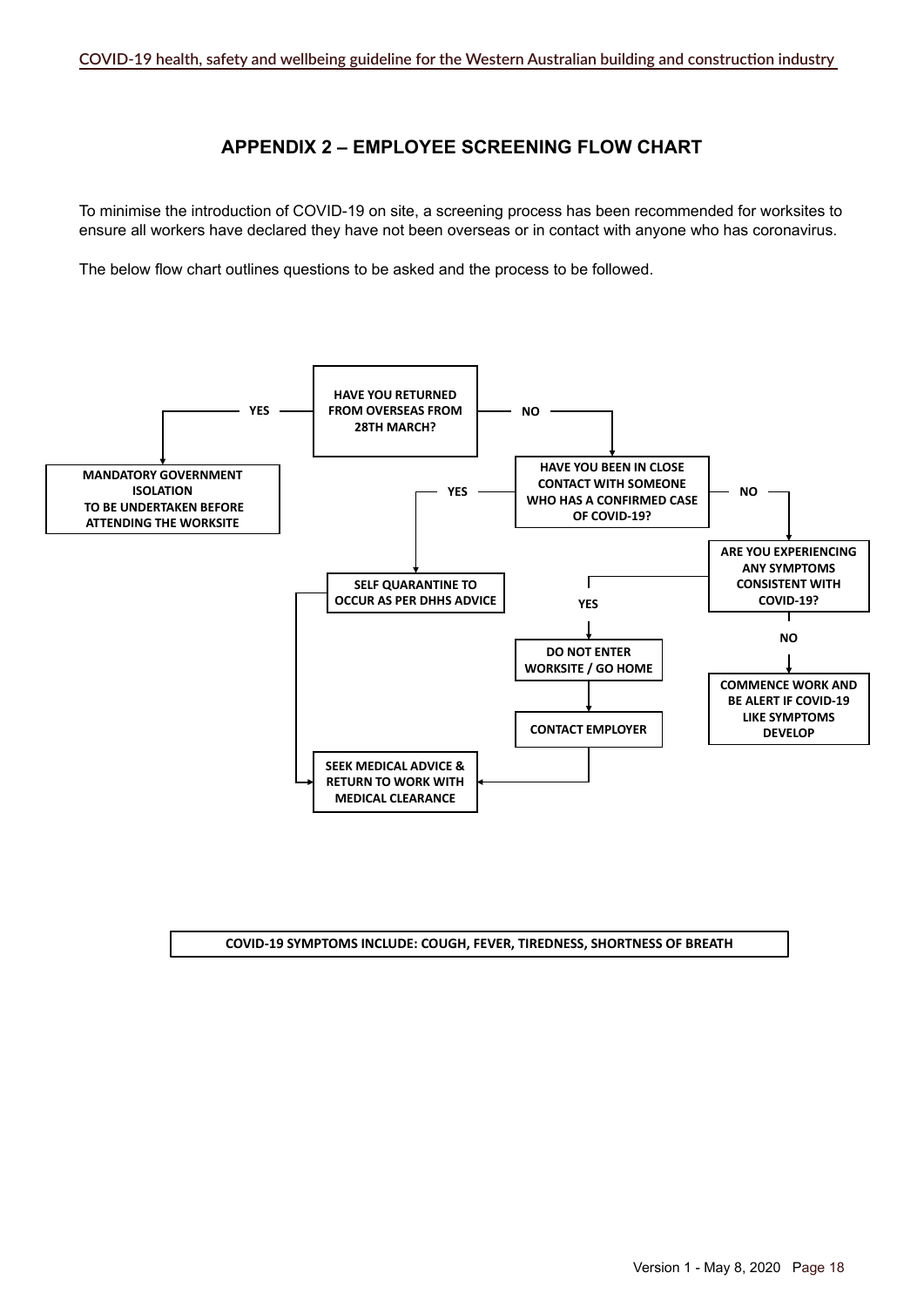#### **APPENDIX 3 – WORKER WITH COVID-19 SYMPTOMS NOT YET DIAGNOSED FLOW CHART**

#### **What to do if a woker is experiencing some of the COVID-19 symptoms but has not been diagnosed:**



#### **COVID-19 SYMPTOMS INCLUDE: COUGH, FEVER, TIREDNESS, SHORTNESS OF BREATH**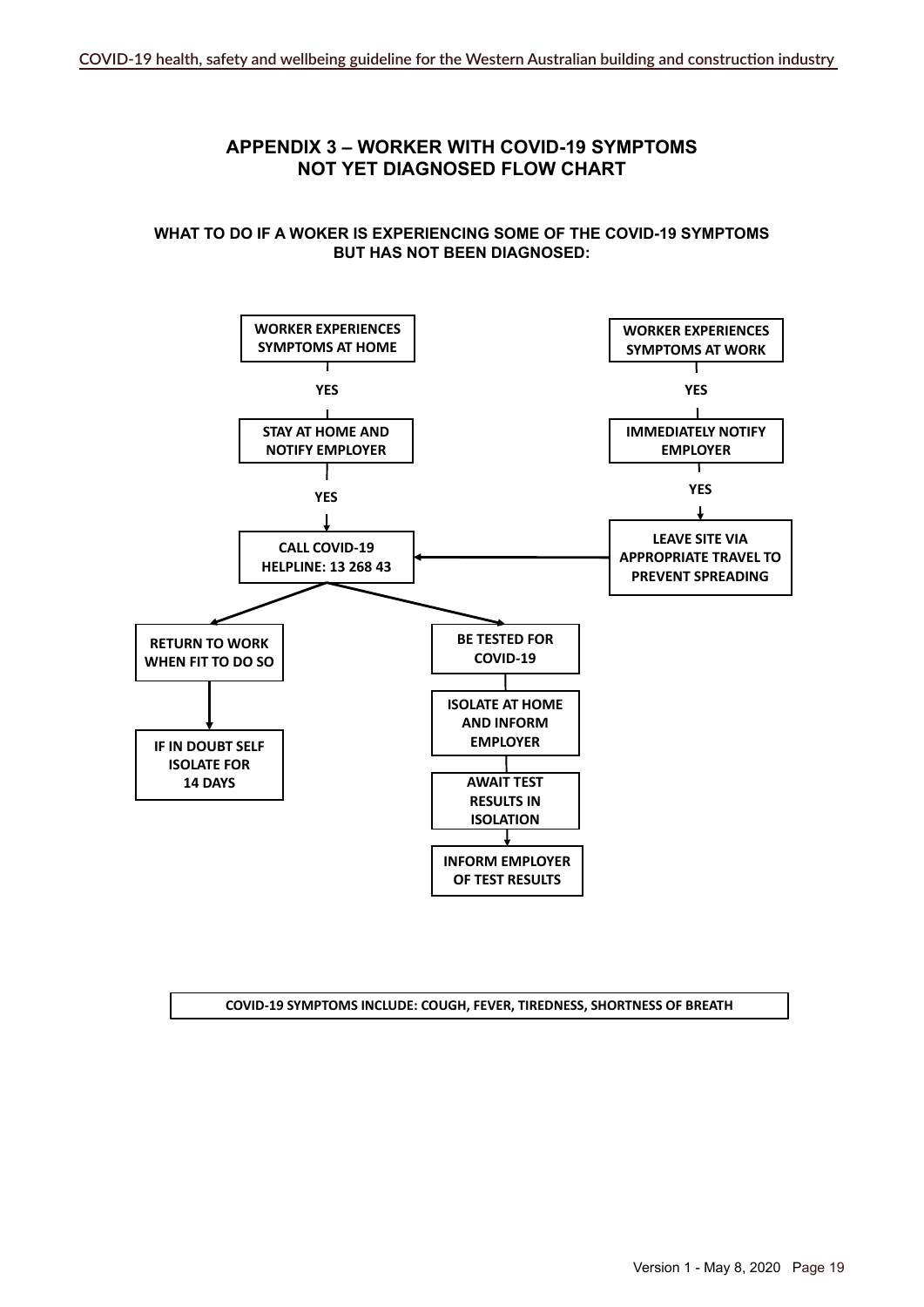### **APPENDIX 4 – WORKER HAS HAD CLOSE CONTACT WITH SOMEONE DIAGNOSED WITH COVID-19 FLOW CHART**

#### **WHAT TO DO IF A WORKER HAS BEEN IDENTIFIED AS HAVING HAD CLOSE CONTACT WITH SOMEONE DIAGNOSED WITH COVID-19:**



**WHERE A WORKER IS EXPERIENCING HARDSHIP AND THEY RECEIVE INCOLINK OR PROTECT REDUNDANCY CONTRIBUTIONS, THEY MAY BE ABLE TO ACCESS INCOLINK/PROTECT BENEFITS.**

#### **CLOSE CONTACT IS DEFINED AS:**

**1. SPENDING MORE THAN 15 MINUTES FACE TO FACE WITH A PERSON WHO IS A CONFIRMED CASE IN THE 48 HOURS BEFORE THEY SHOWED SYMPTOMS UNTIL THE CASE IS NO LONGER CONSIDERED BY DHHS TO BE INFECTIOUS; OR**

**2. SHARING A CLOSED SPACE FOR MORE THAN TWO HOURS WITH A PERSON WHO IS A CONFIRMED CASE IN THE 24 HOURS BEFORE THEY SHOWED SYMPTOMS UNTIL THE CASE IS NO LONGER CONSIDERED BY DHHS TO BE INFECTIOUS**